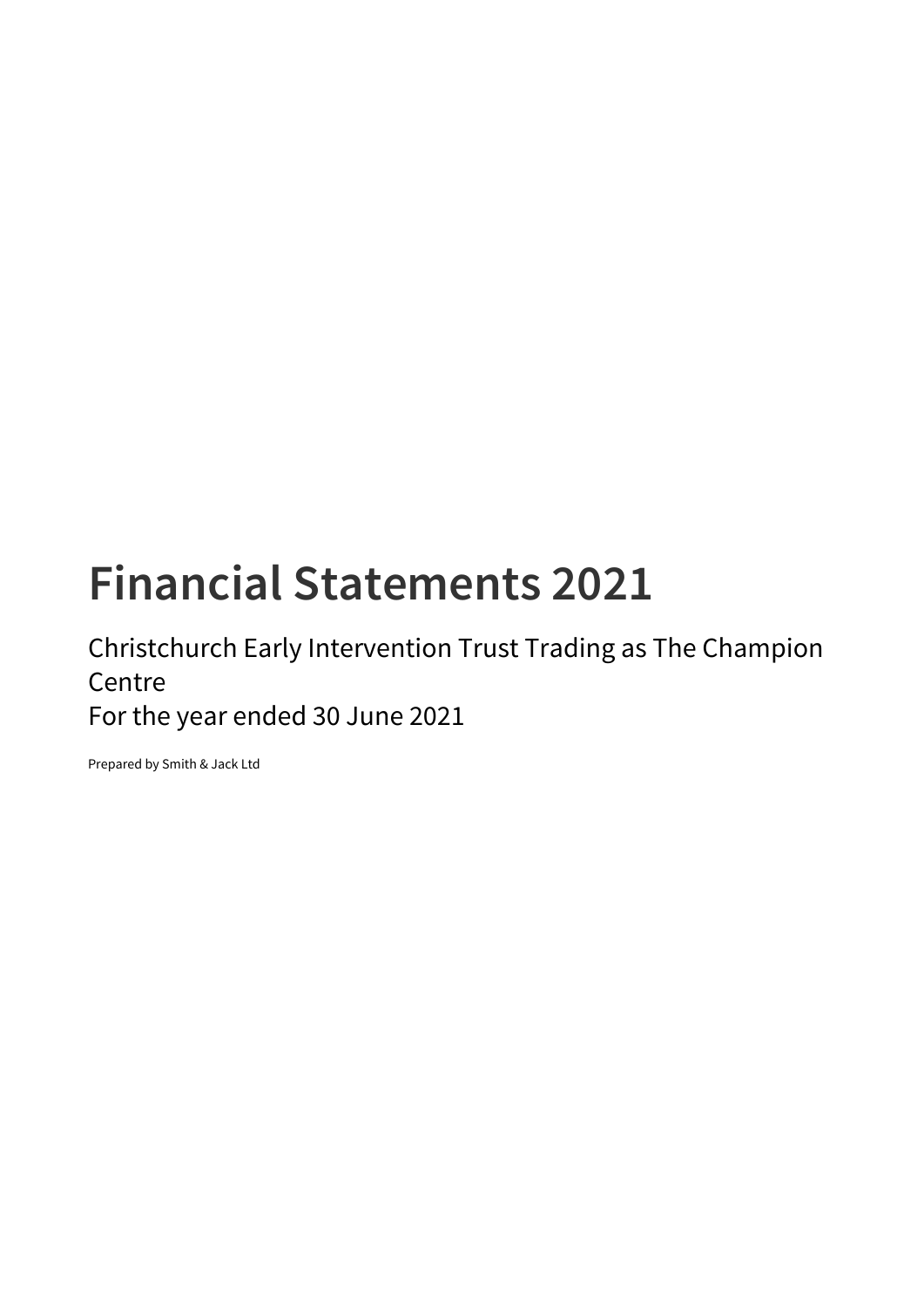## **Contents**

- Entity Information
- Approval of Financial Report
- Statement of Service Performance
- Statement of Comprehensive Revenue and Expenses
- Statement of Changes in Equity
- Statement of Financial Position
- Statement of Cash Flows
- Notes to the Financial Statements
- Independent Auditors Report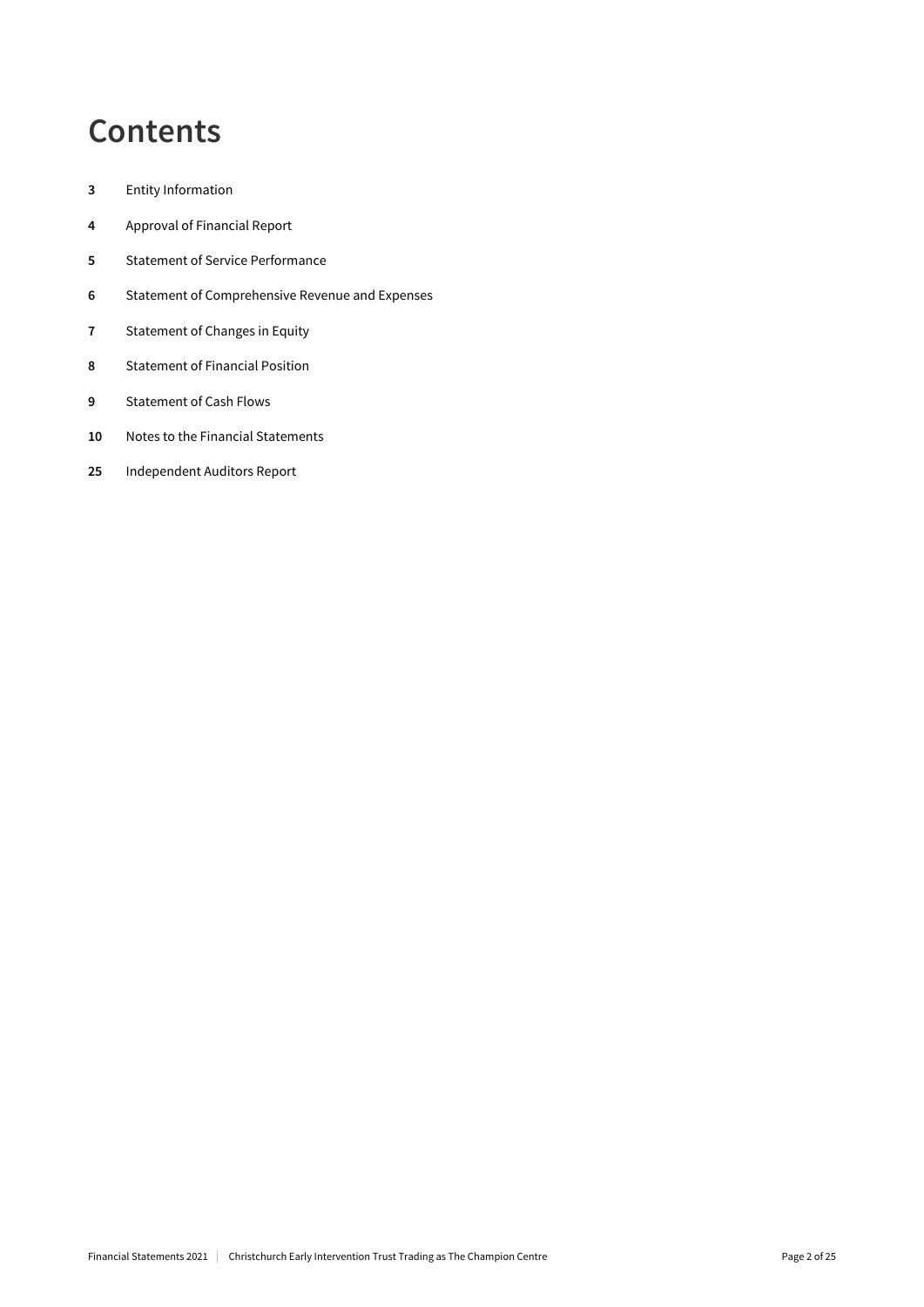## **Entity Information**

### **Christchurch Early Intervention Trust Trading as The Champion Centre For the year ended 30 June 2021**

Legal Name of Entity: Christchurch Early Intervention Trust Trading as The Champion Centre

Entity Type and Legal Basis: Charitable Trust Board and Registered Charity

Registration Number: CC22708

#### **Entity's Purpose or Mission**

The Champion Centre is committed to providing high quality family and whānau based early intervention services for children/tamariki with multi-faceted developmental delay. In partnership with our local Rūnanga (Te Ngāi Tūāhuriri), The Champion Centre will also educate about early intervention and act with parents/Mātua of children/tamariki with developmental delay as advocates for adequate and appropriate community services for them and their children/tamariki.

#### **Entity Structure**

The Champion Centre is governed by a Trust Board which currently consists of 4 volunteer trustees. The board operates in accordance with a trust deed and an operations manual. Trustees are selected for their expertise in governance and every effort is made to ensure that there is always at least one parent or past parent of a child who has used the service serving on the board.

In addition trustees represent expertise in health, education, finance, business and law in order to provide a solid background for the Trust's activities. Board meetings are held monthly and include presentation of a report on operations and financial statements by the Directors of the service and review of health and safety sustainability.

The service is overseen by an Executive Director and Clinical Director with a small administrative staff. The Clinical Director holds the clinical oversight. A team of senior clinicians from each field physiotherapy, speech and language therapy, occupational therapy, early intervention teaching, psychology and social work report to the Directors, and together they form the management team. The Directors meet weekly with the management team.

 A separate trust (The Champion Foundation Trust) exists to raise private donations for a capital fund that can generate income for the Christchurch Early Intervention Trust through interest.

#### **Main Sources of Entity's Cash and Resources**

Approximately 78% of current funding comes from a combination of government grants from the Ministry of Health (Disability Support Services), Ministry of Education (both High Needs Special Education funding and funding as a licensed Early Childhood Centre) and Ministry of Social Development (for social work support ). The balance is raised through grant applications to private funds, events and requests for donations.

#### **Main Methods Used by Entity to Raise Funds**

One staff member in the administrative team has responsibility for writing grant applications and making requests for private donations. The Director makes appeals to government for more funding at every opportunity. Appeals are made to parents and the general public through newsletters, website and Facebook pages.

#### **Entity's Reliance on Volunteers and Donated Goods or Services**

A few volunteers support our clients by making tea and playing with the siblings of clients during their visits to the centre. The work of the Centre is, however, highly specialised and therefore cannot be delegated to volunteers. We do, however, take advanced students on placement in a number of areas, and these individuals are able to provide support under our supervision.

Physical Address C/-Burwood Hospital, Main Entrance, 300 Burwood Road, Christchurch, New Zealand, 8083

Postal Address C/-Burwood Hospital, Private Bag 4708, Christchurch, New Zealand, 8140

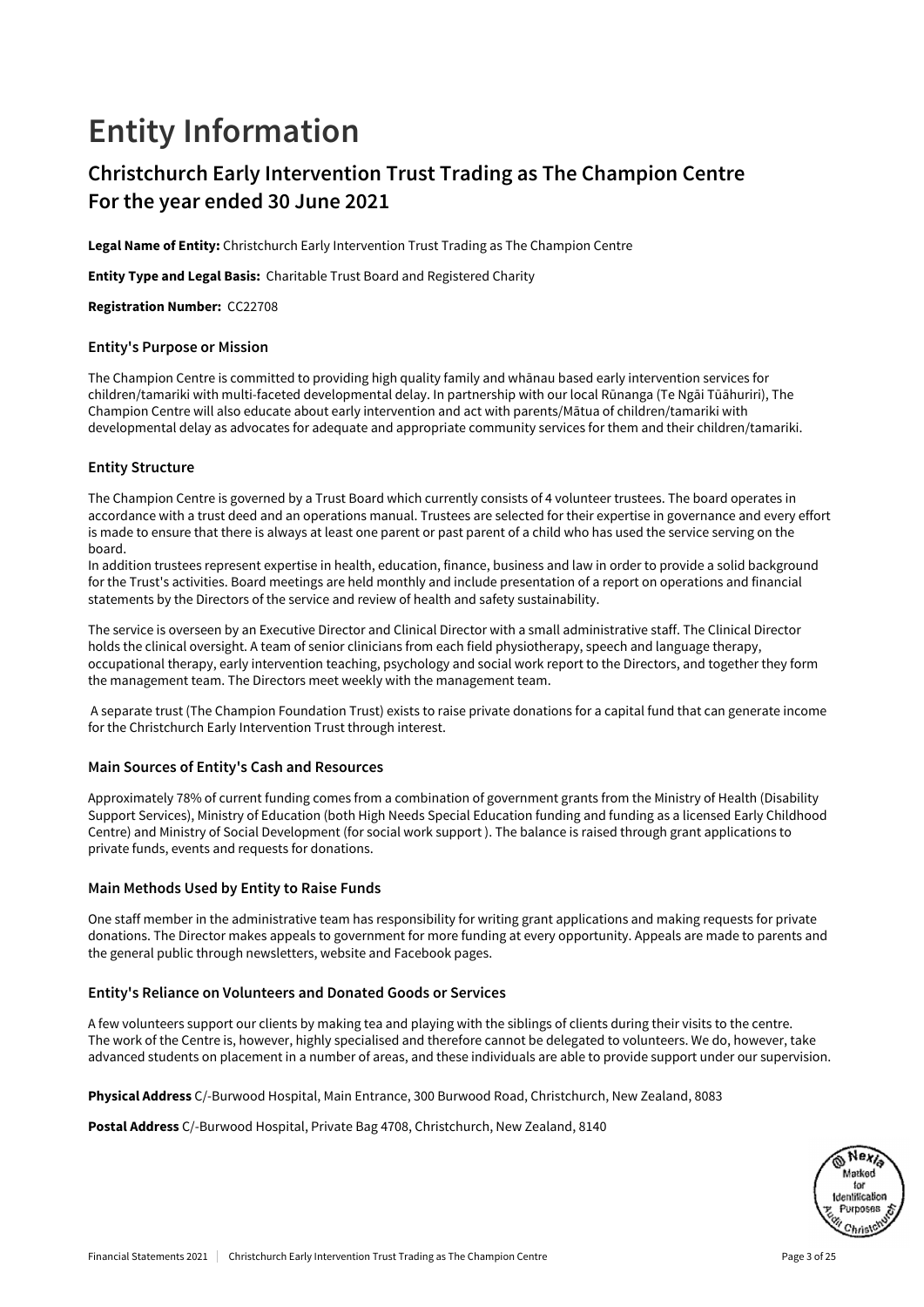## **Approval of Financial Report**

## **Christchurch Early Intervention Trust Trading as The Champion Centre For the year ended 30 June 2021**

The Trustees are pleased to present the approved financial report including the historical financial statements of Christchurch Early Intervention Trust Trading as The Champion Centre for year ended 30 June 2021.

APPROVED

 $\overline{\phantom{a}}$  , and the set of the set of the set of the set of the set of the set of the set of the set of the set of the set of the set of the set of the set of the set of the set of the set of the set of the set of the s

Chairperson

Date ..................................... 22.10.2021

Trustee

Date ..................................... 22.10.2021

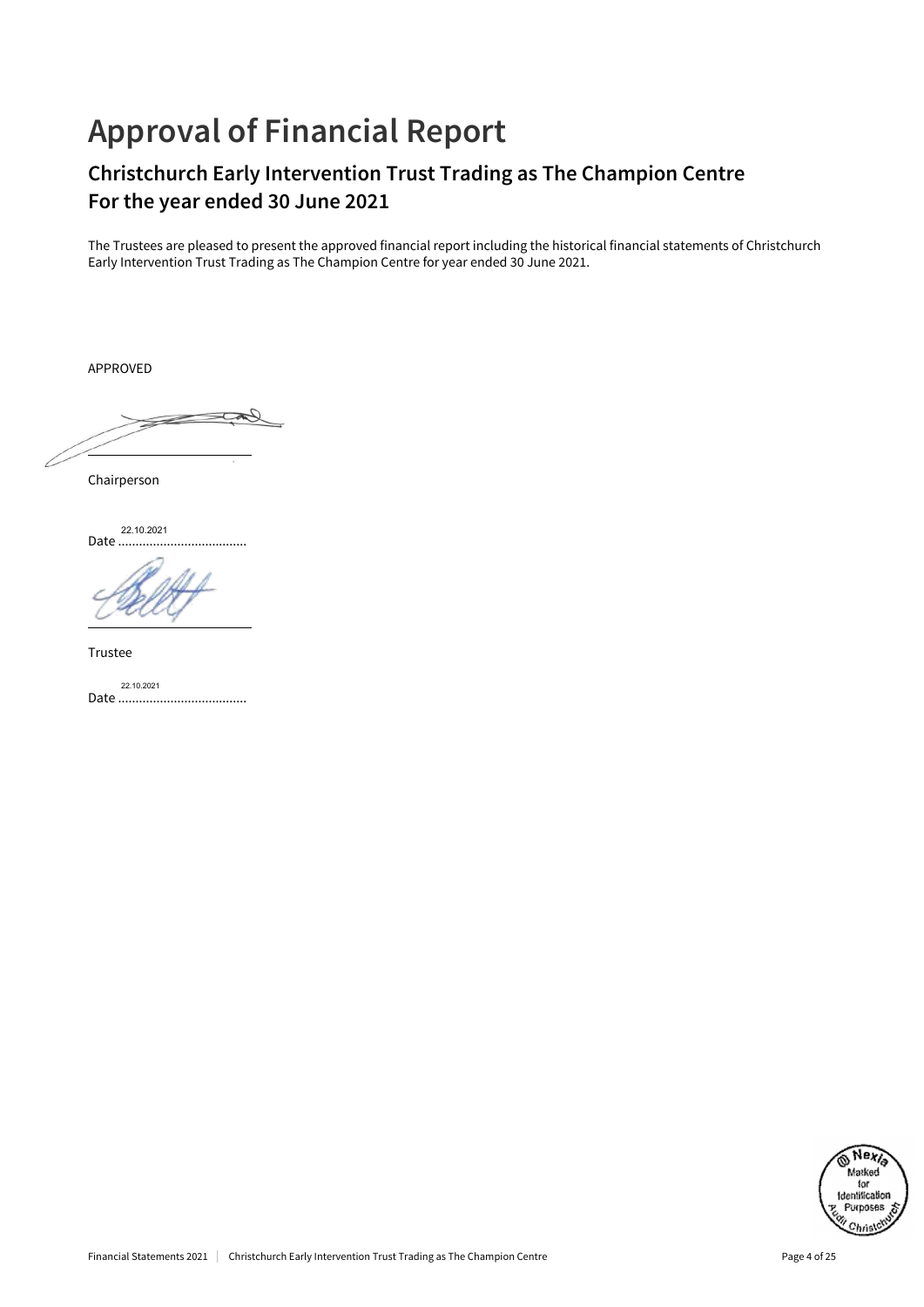## **Statement of Service Performance**

### **Christchurch Early Intervention Trust Trading as The Champion Centre For the year ended 30 June 2021**

#### **Description of Entity's Outcomes**

The Champion Centre provided early intervention services to infants and young children with complex challenges to their development and their families. The services were delivered by a team of professionals working in partnership with each family/whānau to support the physical, intellectual, social and emotional development of the children. During the year children attended in accordance with their levels of need. Most children attended the Centre with their parent/caregiver on a weekly basis during school terms and received a multi-disciplinary service individually tailored to the needs of each child and family. Other children attended less frequently as their needs were not as significant, but nonetheless required significant intervention for both the resolution/amelioration of already identified developmental challenges or to ensure prevention of other challenges.

All intervention was carried out in partnership with parents who are active members of their child's team and who are themselves supported in their parenting to help their children meet their full potential. Attendance at the Centre on regular visits meant that families and whānau had an opportunity to meet with each other and build networks of support that will sustain them into their lives beyond the Champion Centre. It also meant that professionals could operate in highly integrated and cooperative teams, ensuring that goals for children were collaboratively negotiated, and that interventions were planned and delivered holistically. The Champion Centre met its goals of being a family-centred holistic one-stop-shop service that operates on the understanding that it is in relationships that all children and families thrive.

#### **Description and Quantification of the Entity's Outputs**

We provided service to 235 children. Of these, 127 were born very prematurely with consequences ranging from moderate to severe; 42 have identifiable chromosomal or other pervasive disorders; 22 children have a diagnosis of global developmental delay; 10 children have a primary diagnosis of autism and 34 have other diagnoses.

 $2021: 235$   $2020:230$ 

48 of these children 'graduated' from the programme by moving onto school or being discharged; We accepted 40 new clients into the programme over the course of the year.

#### 2021: 48 2020:43 (graduated)

Our family support team successfully completed 159 family support plans including providing arrangement of practical and emotional support for families raising the children in our service. These outcomes were reported to Oranga Tamariki in the regular yearly monitoring report who acknowledge that we deliver 'well in excess of volumes contracted (50 per year).

2021:159 2020: 135

On 30th June 2021, our quarterly return to the Ministry of Health showed that 90% of children were aged between birth and four years and the remaining 10% were between five and six.

Of all the families enrolled in the Champion Centre over the course of the year,

22% (51 families) identified as Māori and 2% (5 families) identified as Pacific Island.

#### **Additional Information**

Government grants to the Champion Centre only partially cover our physiotherapy, occupational therapy, speech and language therapy, early intervention teaching, early childhood education, social work/family support and psychology services.

Considerable philanthropy is needed to make up the difference between the cost of delivering these services as well as to provide our music and our computer supported learning programme. We are therefore raising donations throughout the year to ensure the services can be delivered.

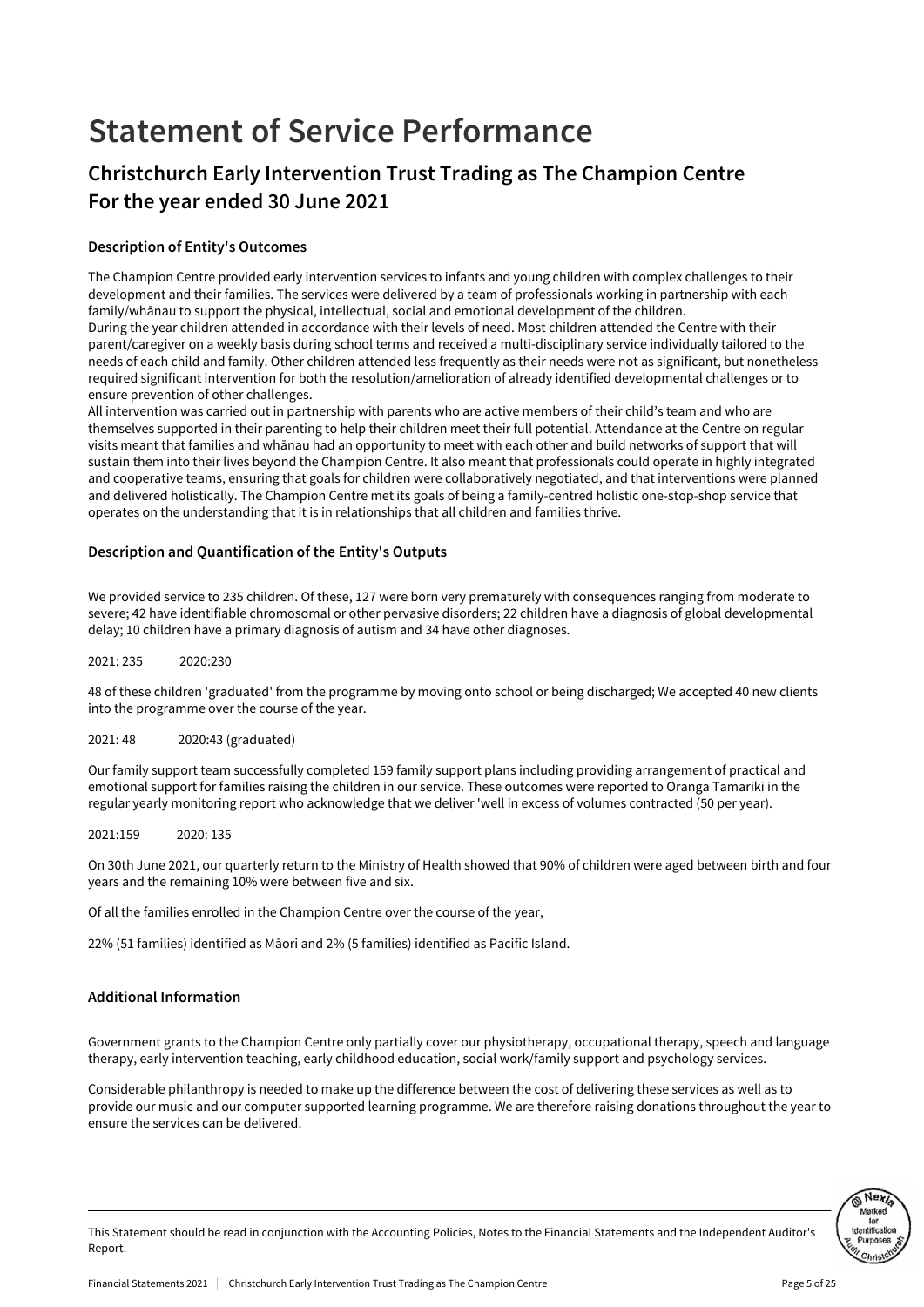## **Statement of Comprehensive Revenue and Expenses**

### **Christchurch Early Intervention Trust Trading as The Champion Centre For the year ended 30 June 2021**

|                                                       | <b>NOTES</b> | 2021      | 2020      |
|-------------------------------------------------------|--------------|-----------|-----------|
| Revenue                                               |              |           |           |
| Donations, fundraising and other similar revenue      | 3            | 218,869   | 202,780   |
| Revenue from providing goods or services              | 3            | 2,510,653 | 2,264,142 |
| Interest, dividends and other investment revenue      | 3            | 4,377     | 9,232     |
| Other revenue                                         | 3            | 6,350     | 2,776     |
| <b>Total Revenue</b>                                  |              | 2,740,250 | 2,478,929 |
| <b>Expenses</b>                                       |              |           |           |
| Expenses related to public fundraising                | 4            | 3,374     | 1,488     |
| Volunteer and employee related costs                  | 4            | 2,247,206 | 2,239,103 |
| Costs related to providing goods or service           | 4            | 291,323   | 278,231   |
| Other expenses                                        | 4            | 25,539    | 19,681    |
| <b>Total Expenses</b>                                 |              | 2,567,442 | 2,538,503 |
| Surplus/(Deficit) for the Year                        |              | 172,807   | (59, 574) |
| <b>Other Comprehensive Revenue and Expenses</b>       |              |           |           |
| Other Comprehensive Revenue and Expenses              |              |           |           |
| <b>Total Other Comprehensive Revenue and Expenses</b> |              |           |           |
| <b>Total Comprehensive Revenue and Expenses</b>       |              | 172,807   | (59, 574) |

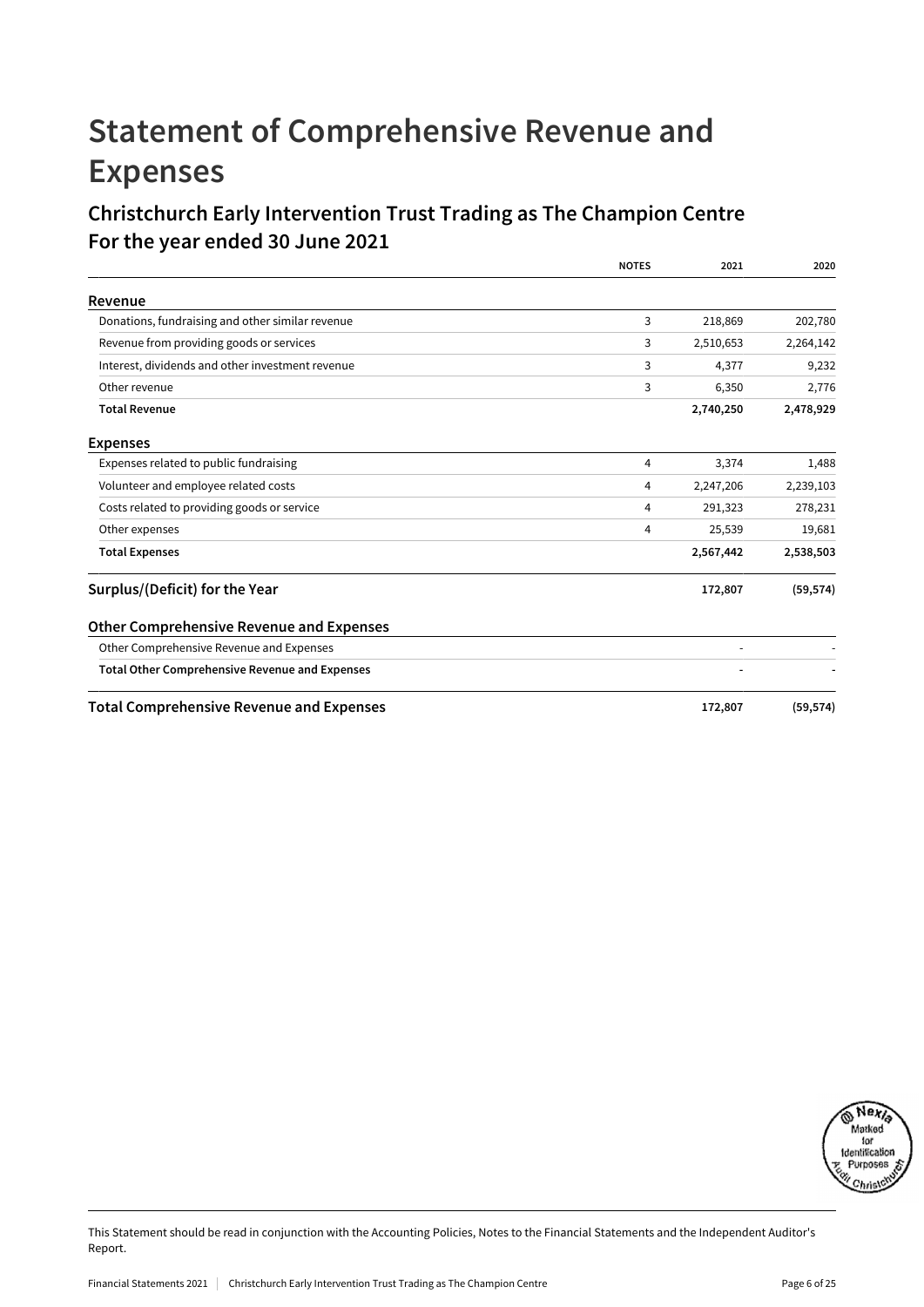## **Statement of Changes in Equity**

## **Christchurch Early Intervention Trust Trading as The Champion Centre For the year ended 30 June 2021**

|                                    | 2021    | 2020      |
|------------------------------------|---------|-----------|
| <b>Trust Accumulated Funds</b>     |         |           |
| <b>Opening Balance</b>             | 362.569 | 422.143   |
| Surplus / (deficit) for the Period | 172,807 | (59, 574) |
| <b>Total Accumulated Funds</b>     | 535,376 | 362,569   |

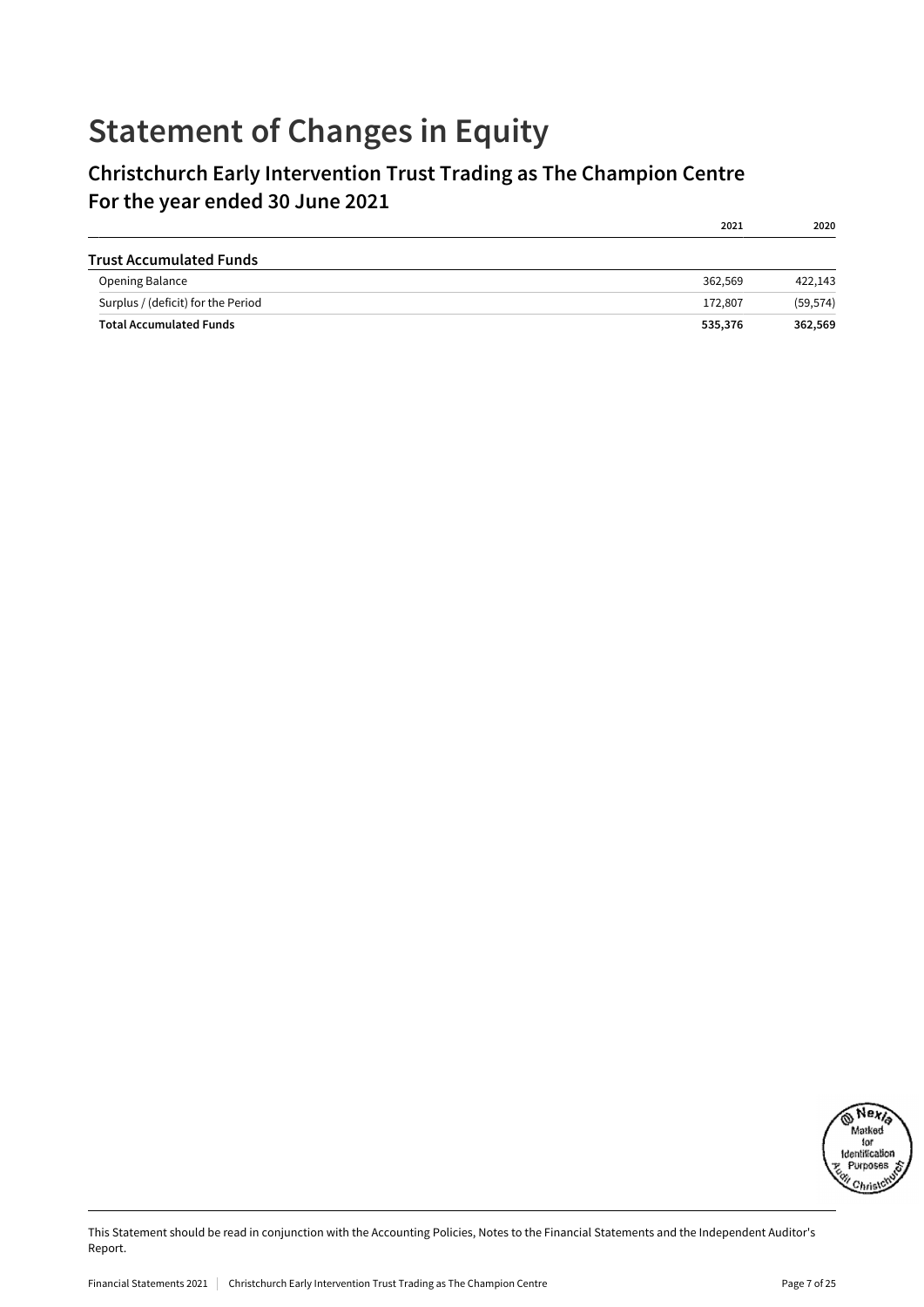## **Statement of Financial Position**

### **Christchurch Early Intervention Trust Trading as The Champion Centre As at 30 June 2021**

|                                                            | <b>NOTES</b>   | 30 JUN 2021 | 30 JUN 2020 |
|------------------------------------------------------------|----------------|-------------|-------------|
| Assets                                                     |                |             |             |
| <b>Current Assets</b>                                      |                |             |             |
| Bank accounts and cash                                     | 5              | 464,269     | 182,862     |
| Receivables from exchange transactions                     | 6              | 63,552      | 104,605     |
| Prepayments                                                | 6              | 20,422      | 5,875       |
| Investments                                                | $\overline{7}$ | 289,254     | 284,027     |
| <b>Total Current Assets</b>                                |                | 837,496     | 577,370     |
| <b>Non-Current Assets</b>                                  |                |             |             |
| Property, Plant and Equipment                              | 14             | 52,629      | 34,685      |
| <b>Total Non-Current Assets</b>                            |                | 52,629      | 34,685      |
| <b>Total Assets</b>                                        |                | 890,125     | 612,055     |
| Liabilities                                                |                |             |             |
| <b>Current Liabilities</b>                                 |                |             |             |
| Creditors and accrued expenses                             | 8              | 39,642      | 19,415      |
| Employee costs payable                                     | 9              | 195,572     | 189,547     |
| Independent Providers Group Funds held on Behalf           | 10             | 5,176       | 5,176       |
| Goods and services tax payable                             |                | 16,831      | 15,260      |
| Income in Advance                                          |                | 16,349      |             |
| Unspent Grants with conditions and return of funds clauses | 12             | 81,179      | 20,089      |
| <b>Total Current Liabilities</b>                           |                | 354,749     | 249,486     |
| <b>Total Liabilities</b>                                   |                | 354,749     | 249,486     |
| <b>Total Assets less Total Liabilities (Net Assets)</b>    |                | 535,376     | 362,569     |
| <b>Accumulated Funds</b>                                   |                |             |             |
| Accumulated surpluses or (deficits)                        | 15             | 535,376     | 362,569     |
| <b>Total Accumulated Funds</b>                             |                | 535,376     | 362,569     |

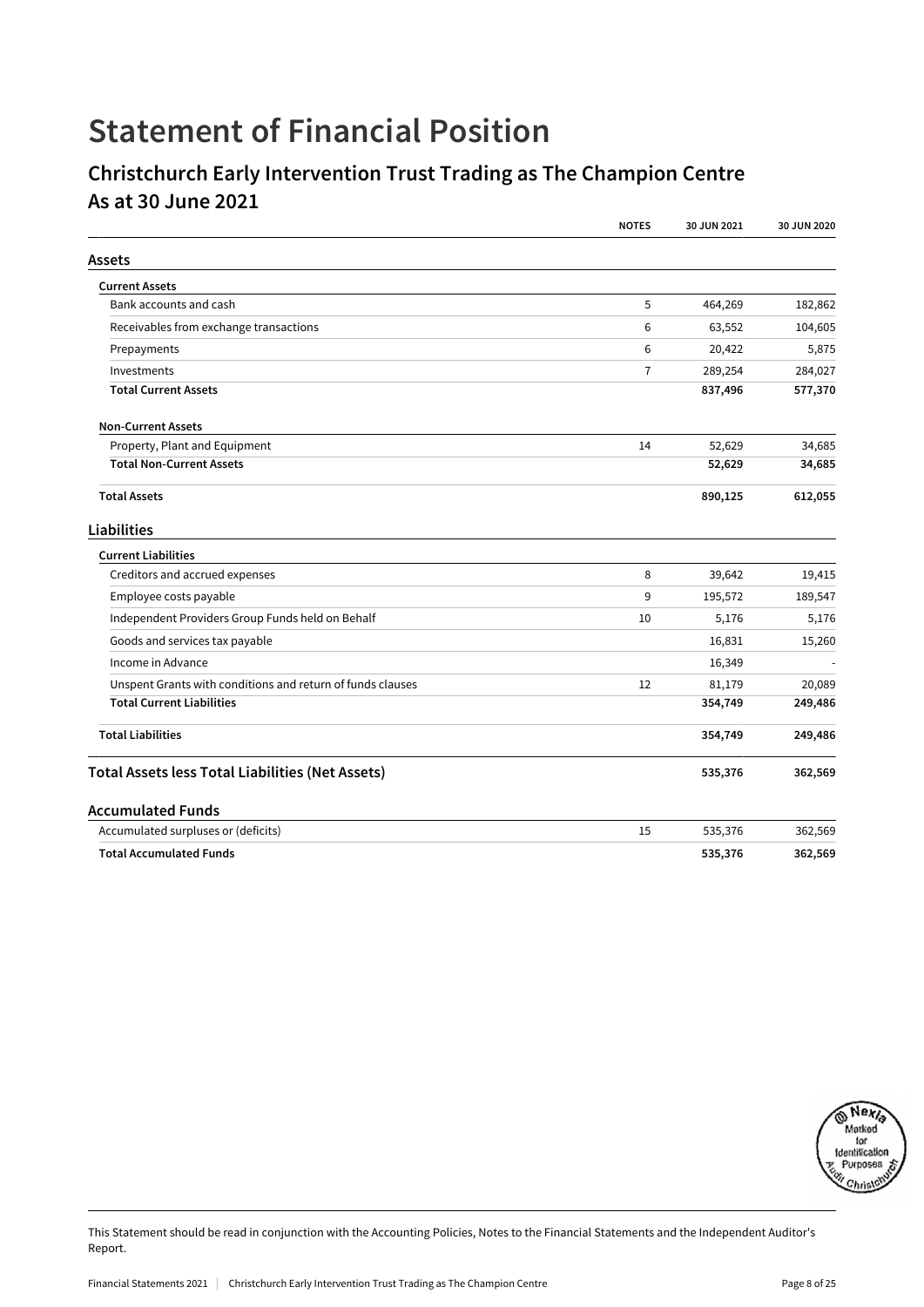## **Statement of Cash Flows**

## **Christchurch Early Intervention Trust Trading as The Champion Centre For the year ended 30 June 2021**

#### **'How the entity has received and used cash'**

|                                                                 | <b>NOTES</b> | 2021        | 2020        |
|-----------------------------------------------------------------|--------------|-------------|-------------|
| <b>Cash Flows from Operating Activities</b>                     |              |             |             |
| Revenue from Non-Exchange transactions                          |              | 2,812,784   | 2,418,451   |
| Revenue from Exchange transactions                              |              | 11,554      | 12,077      |
| <b>GST</b>                                                      |              | 18,134      | (5, 449)    |
| Payments to suppliers and employees                             |              | (2,547,756) | (2,474,557) |
| <b>Total Cash Flows from Operating Activities</b>               |              | 294,716     | (49, 477)   |
| Cash Flows from Investing and Financing Activities              |              |             |             |
| Payments to acquire property, plant and equipment               |              | (8,083)     | (2, 264)    |
| Payments to purchase investments                                |              | (5,226)     | (7,673)     |
| <b>Total Cash Flows from Investing and Financing Activities</b> |              | (13, 309)   | (9,937)     |
| Net Increase/(Decrease) in Cash                                 |              | 281,407     | (59, 414)   |
| <b>Bank Accounts and Cash (Note 5)</b>                          |              |             |             |
| Opening cash                                                    |              | 182,862     | 242,276     |
| Closing cash                                                    | 5            | 464,269     | 182,862     |
| Net change in cash for period                                   |              | 281,407     | (59, 414)   |

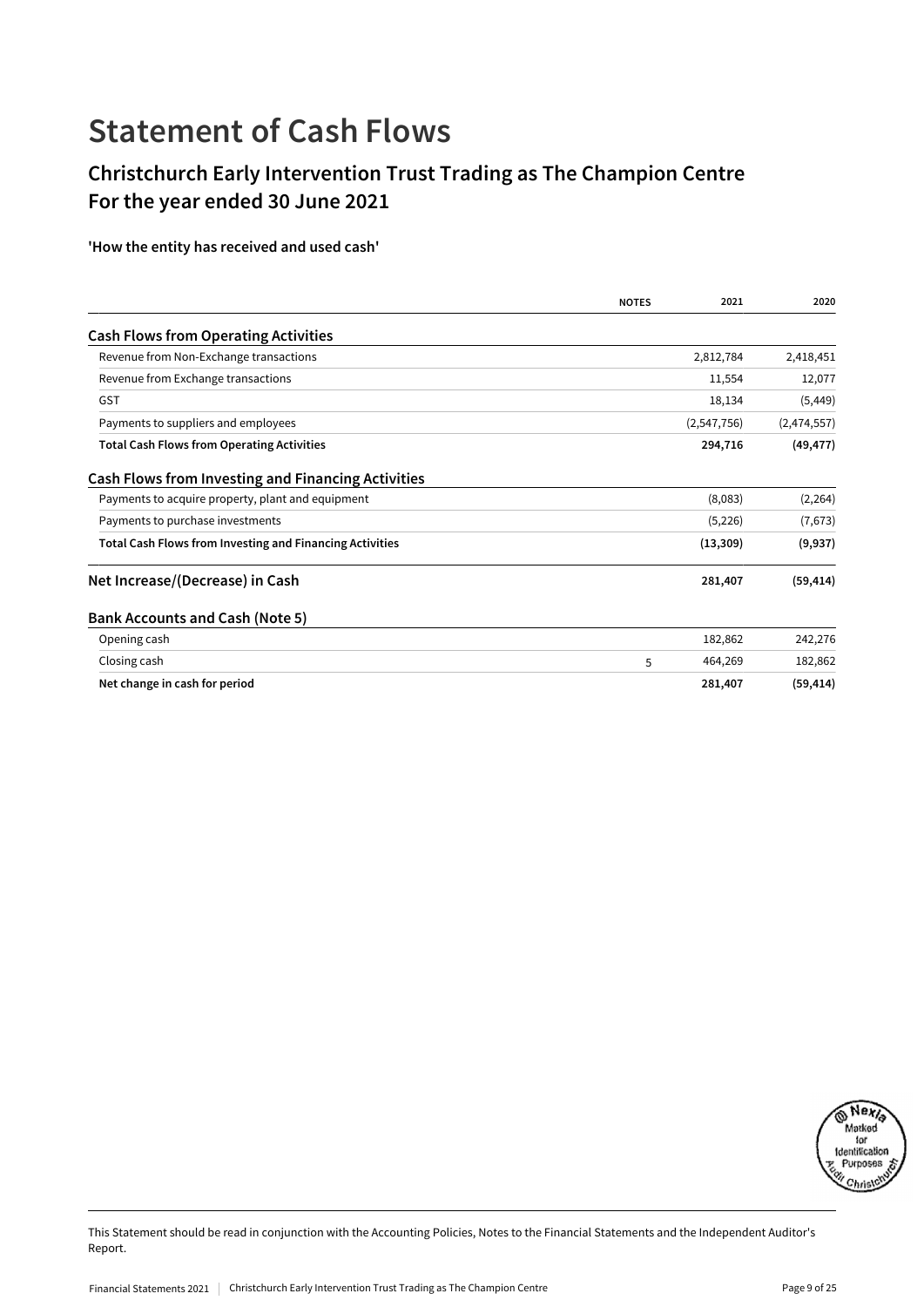## **Notes to the Financial Statements**

### **Christchurch Early Intervention Trust Trading as The Champion Centre For the year ended 30 June 2021**

#### **1. Reporting Entity**

These financial statements are for the entity Christchurch Early Intervention Trust which is a charitable trust and charitable organisation in New Zealand registered under the Charitable Trusts Act 1957 and the Charities Act 2005.

#### **2. Basis of Preparation**

#### Statement of Compliance

These financial statements have been prepared in accordance with Generally Accepted Accounting Practice in New Zealand (NZ GAAP). They comply with Public Benefit Entity International Public Sector Accounting Standards (PBE IPSAS) and other applicable financial reporting standards as appropriate that have been authorised for use by the External Reporting Board for Not-for-Profit entities.

For the purposes of complying with NZ GAAP, the entity is a public benefit not-for-profit entity, and is eligible to apply Tier 2 Not-for- Profit PBE IPSAS on the basis that it is not publicly accountable and is not defined as large.

The Trustees have elected to report in accordance with Tier 2 Not-for-Profit PBE Accounting Standards, and in doing so have taken advantage of all applicable Reduced Disclosure Regime (RDR) disclosure concessions.

The Trustees have authorised these financial statements for issue on 22 October 2021.

#### Measurement basis

All transactions in the financial statements are reported using the accrual basis of accounting. The accounting principles recognised as appropriate for the measurement and reporting of earnings and financial position on an historical cost basis have been used, with the exception of certain items for which specific accounting policies have been identified. The financial statements are prepared under the assumption that the entity will continue to operate in the foreseeable future.

#### Functional Presentation Currency

The financial statements are presented in New Zealand dollars.

#### Changes in Accounting policies

There have been no changes in accounting policies.

#### Going Concern

The financial statements have been prepared on the basis that the entity is a going concern.

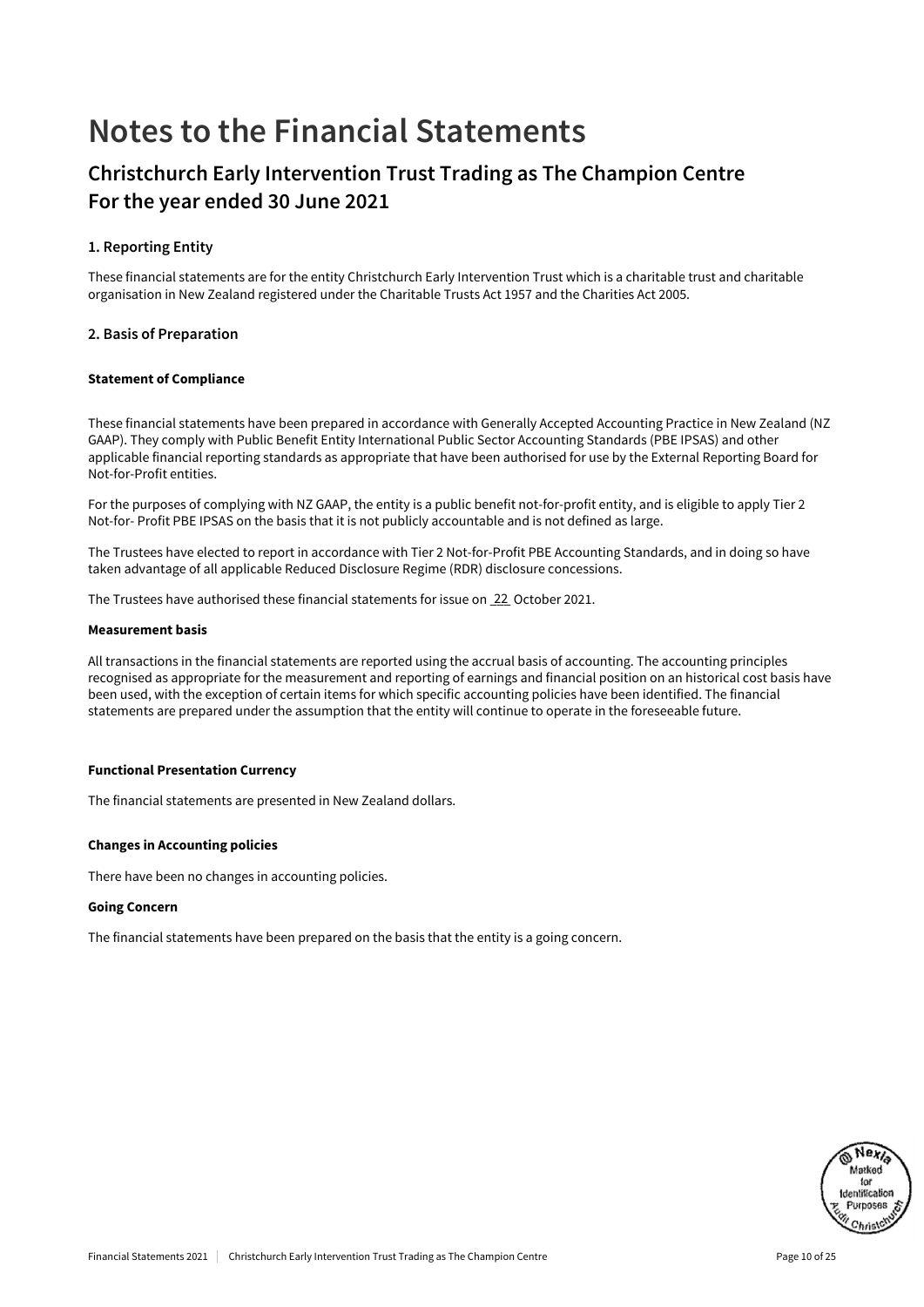| 2021 | 2020 |
|------|------|
|      |      |

### **3. Revenue Revenue from non-exchange transactions Donations** Donation - Partnership Programme Donation 14,000 - 14,000 Donations - Company donation (one off) 84,898 71,778 Donations - Individual donation (one off) 53,553 81,786 Donations - In-kind - goods 20,000 11,231 Donations - In-kind - services - 750 Donations - Payroll Giving 1,865 4,482 Donations - Website 6,175 - 6,175 - 6,175 - 6,175 - 6,175 - 6,175 - 6,175 - 6,175 - 6,175 - 6,175 - 6,175 - 6,175 - 6,175 - 6,175 - 6,175 - 6,175 - 6,175 - 6,175 - 6,175 - 6,175 - 6,175 - 6,175 - 6,175 - 6,175 - 6,175 - 6, Donations - Regular giving (Champion supporters) 16,406 11,367 Trade Me Donations 5,326 **Total Donations 202,223 181,393 Fundraising** Fundraising - Events 14,911 21,048 Fundraising - Give a little 1,465 - 1,465 - 1,465 - 1,465 - 1,465 - 1,465 - 1,465 - 1,465 - 1,465 - 1,465 - 1,465 - 1,465 - 1,465 - 1,465 - 1,465 - 1,465 - 1,465 - 1,465 - 1,467 - 1,467 - 1,467 - 1,467 - 1,467 - 1,467 - 1, Fundraising - Merchandise 270 339 **Total Fundraising 16,646 21,387 Revenue from providing goods and services** ACC/Astech 22,263 11,566 CDHB 196,260 196,019 CDHB - Child Development Services 180,271 162,000 Ministry of Education - Early Childhood 60,378 60,378 60,378 60,378 60,378 61,968 61,968 60,378 Ministry of Education - High Needs 566,286 566,286 566,286 566,286 566,286 566,286 566,286 566,286 566,286 566,286 566,286 566,286 566,286 566,286 566,286 566,286 566,286 566,286 566,286 566,286 566,286 566,286 566,286 566 Ministry of Education - Paraprofessional 385,056 368,600 368,600 Ministry of Health. 557,743 500,422 Ministry of Social Development. **88,355** 82,190 Ministry for Women 20,000 and the United States of the United States of the United States of the United States of the United States of the United States of the United States of the United States of the United States of the MOE COVID-19 Urgent Response Fund 6,361 - 6,361 - 6,361 - 6,361 - 6,361 - 6,361 - 6,361 - 6,361 - 6,361 - 6,361 - 6,576 - 6,576 - 6,576 - 6,576 - 6,576 - 6,576 - 6,576 - 6,576 - 6,576 - 6,576 - 6,576 - 6,576 - 6,576 - 6,57 **Total Revenue from providing goods and services 2,084,561 1,947,461 Grants** Community Foundation/Trust Grant 134,086 134,086 134,086 134,086 134,086 134,086 Corporate Foundation/Trust grant 20,000 25,113 Other - Community Service Groups Foundation/Trust grant 5,250 5,250 3,506 Private Foundation/Trusts grant 199,096 133,454 Reimbursement Independent Providers Group - 2,522 Trust/Foundation/Service Group donation 67,082 18,000 **Total Grants 426,092 316,681 Total Revenue from non-exchange transactions 2,729,523 2,466,921**

**Revenue from exchange transactions**

**Interest, dividends and other investment revenue**

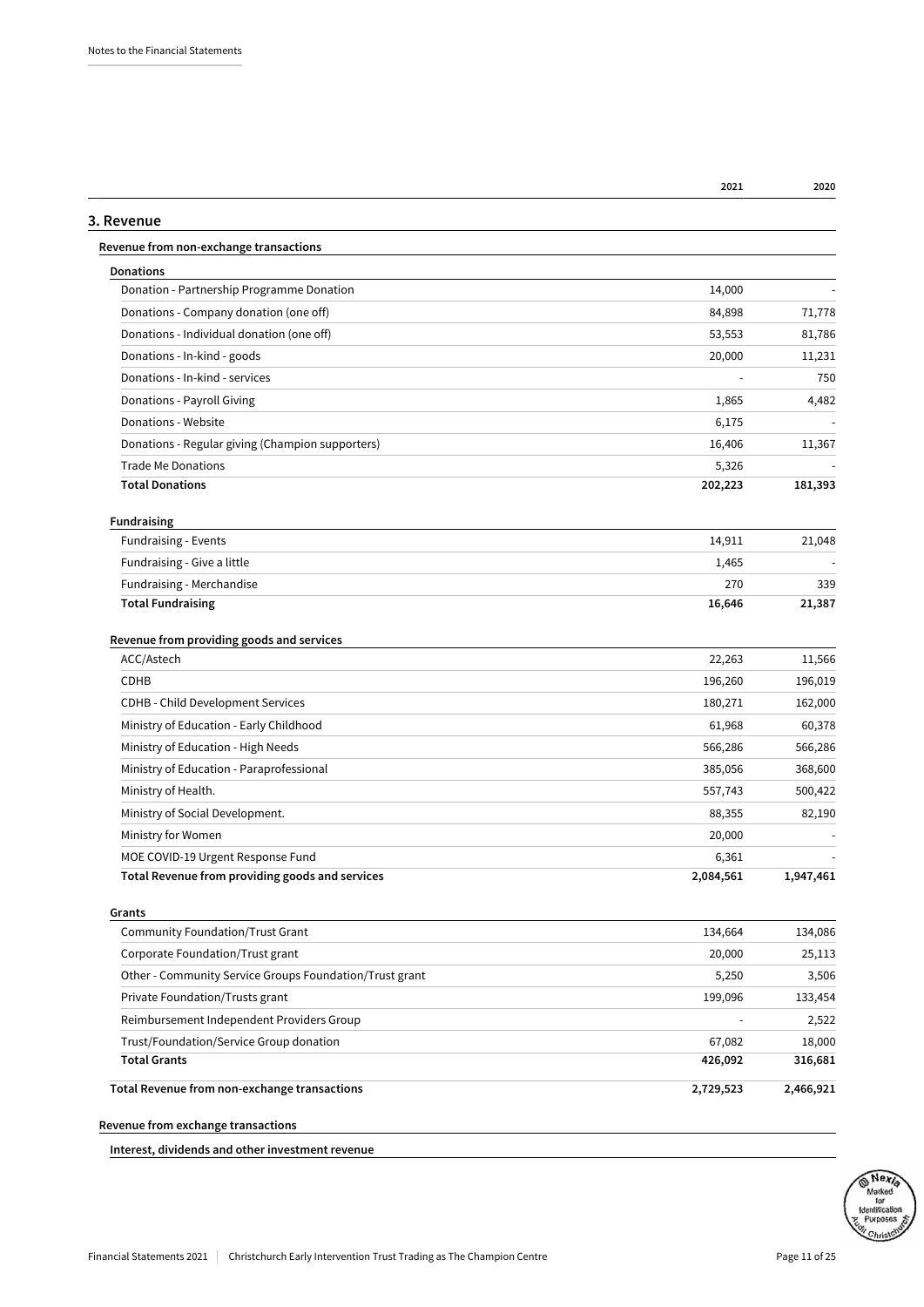|                                                        | 2021   | 2020   |
|--------------------------------------------------------|--------|--------|
| Interest Income                                        | 4,377  | 9,232  |
| Total Interest, dividends and other investment revenue | 4,377  | 9,232  |
| Other revenue                                          |        |        |
| CD's                                                   | 26     | 65     |
| Other Income                                           | 6,324  | 2,646  |
| <b>Professional Services</b>                           |        | 65     |
| <b>Total Other revenue</b>                             | 6,350  | 2,776  |
| Total Revenue from exchange transactions               | 10,727 | 12,008 |

Revenue is divided into exchange contracts whereby the entity provides service or goods for approximately equal value to the revenue received. Non-exchange contracts arise where an entity receives value from another entity without giving approximately equal value in exchange

Revenue is recognised to the extent that it is probable that the economic benefit will flow to the Trust and revenue can be reliably measured. Revenue is measured at the fair value of the consideration received. The following specific recognition criteria must be met before revenue is recognised.

#### Revenue from exchange transactions

#### Interest Income

Interest income is recognised as it accrues, using the effective interest method.

#### Revenue from non-exchange transactions

#### Donations

Donations are recognised as revenue upon receipt, and include donations from the general public, donations received for specific programmes or services, or donations in kind. Donations in kind include donations received for services, furniture and volunteer time, and are recognised as revenue and expense when the service or good is received. Donations in kind are measured at their fair value as at the date of acquisition, ascertained by reference to the expected cost that would otherwise be incurred by Christchurch Early Intervention Trust.

#### Government Contracts

Government contract revenue is recognised to the extent that the conditions in the contact have been satisfied. Contract revenue received in advance is recognised as a liability until the services have been performed. Where the service is performed in advance of the revenue inflow it is recognised as an asset.

#### Grants Revenue

Grant Revenue includes grants given by other charitable organisations, philanthropic organisations and businesses. Grants received with conditions attached are recorded as a liability until spent or the conditions are met. Where there are unfulfilled conditions attached to the grant, the amount relating to the unfulfilled condition is recognised as a liability and released to revenue as the conditions are fulfilled. If there are no conditions the grant is recorded as Revenue from exchanges transactions in the year in which it is received. The Trust relies on these grants to help provide core services.

#### Classification of Exchange/ Non Exchange Transactions

The Trustees have assessed the exchange vs non-exchange classification of revenue streams from the prior year and accordingly it has been determined that only Interest Income and Other Income are deemed to be Exchange transactions. Prior year figures have been restated for comparability.

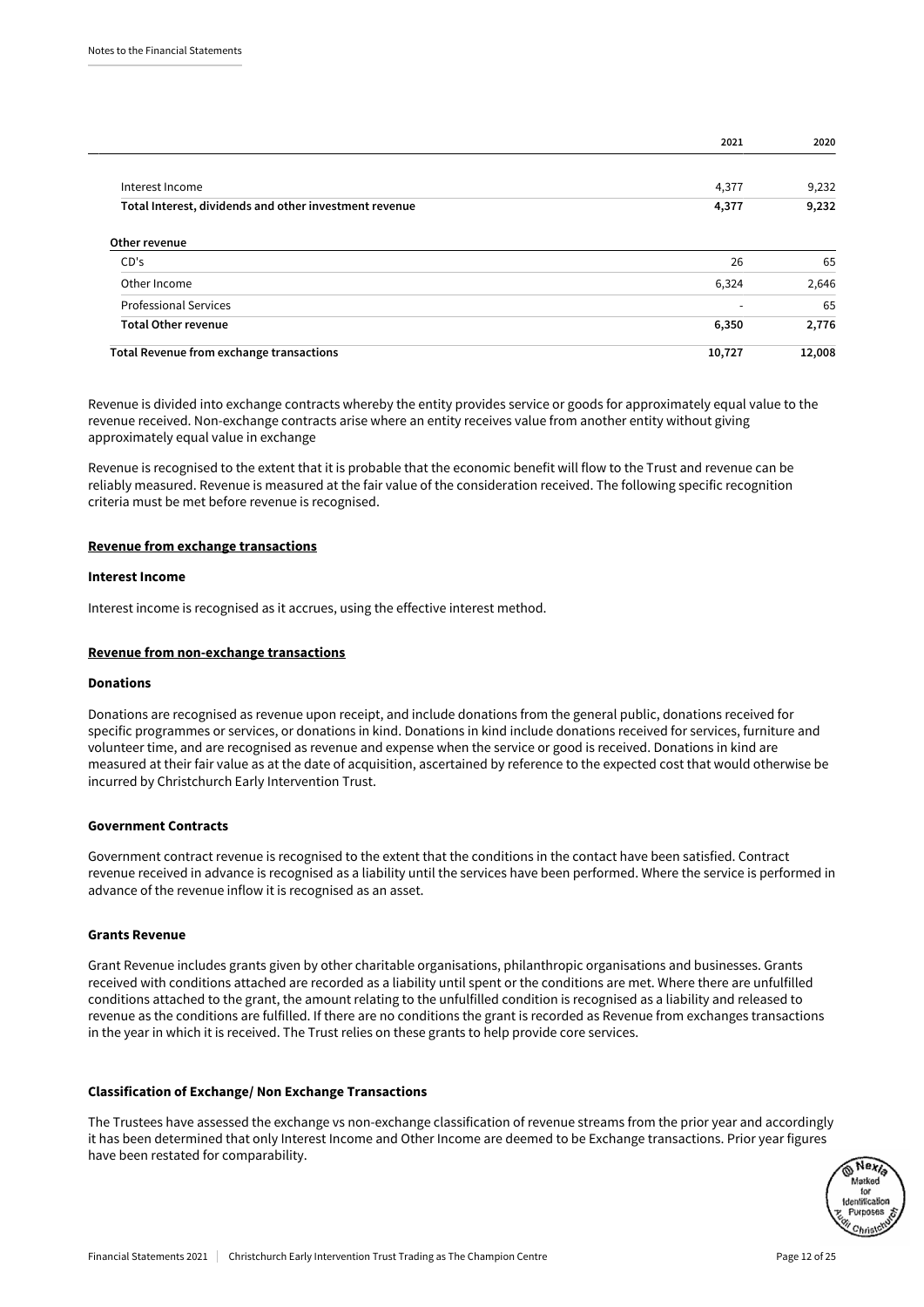#### The Trust wishes to acknowledge the following Grants and Donations

| <b>Champion Supporters</b> |        |
|----------------------------|--------|
| A K Mora                   | 300    |
| <b>D</b> M Toothill        | 600    |
| F S Lothian                | 240    |
| Foodco New Zealand Ltd     | 1303   |
| G R and L J Roberts        | 252    |
| I C Holdings Ltd           | 6500   |
| J and M Abrahamson         | 600    |
| J and T Proctor            | 240    |
| J L Peters                 | 120    |
| J M Pinney                 | 147    |
| J Murphy                   | 360    |
| N and M Simons             | 270    |
| P and K Latz               | 220    |
| P and S Moore              | 450    |
| P Gostomski and C Fry      | 480    |
| R Boulton                  | 180    |
| R J Hanna                  | 500    |
| R Lucas                    | 500    |
| Redwood Physiotherapy      | 1,043  |
| S and B Mortlock           | 1,200  |
| S C Mitchell               | 720    |
| S Williamson-Leadley       | 600    |
| W J Blackwell              | 600    |
|                            | 17,426 |

| <b>Payroll Giving</b> |       |
|-----------------------|-------|
| Christchurch Casino   | 793   |
| J Delaney             | 572   |
| S Foster-Cohen        | 500   |
|                       | 1,865 |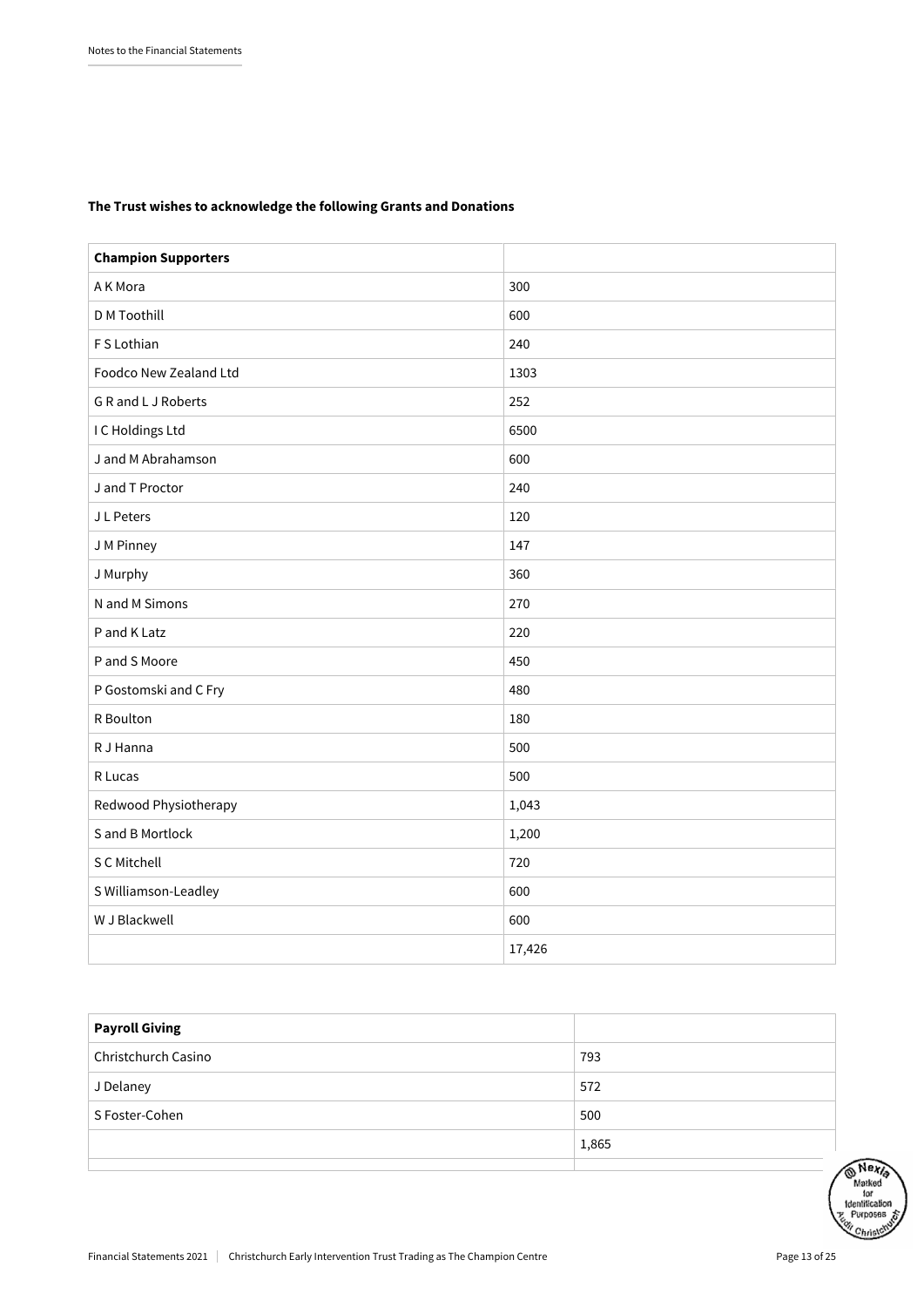| <b>Donations</b>                        |       |
|-----------------------------------------|-------|
| AR & EV Grant                           | 200   |
| <b>B</b> Foulds                         | 308   |
| <b>B</b> J Thomas                       | 665   |
| <b>Ballin Family Trust</b>              | 5,000 |
| <b>Blogg Charitable Trust</b>           | 5,000 |
| CG Barker                               | 650   |
| Champion Foundation                     | 5,202 |
| Custom Aeronautical                     | 2,110 |
| D Heard                                 | 2,003 |
| E & A Wegner                            | 1,000 |
| E A Ayling                              | 300   |
| F E Chambers                            | 1,000 |
| <b>GM Burlton</b>                       | 200   |
| <b>GWJ Hughes</b>                       | 5,545 |
| H Wheelans                              | 2,000 |
| Hurford Traffic Management              | 841   |
| Inner Wheel Club of Chch West           | 500   |
| J & K Dean                              | 200   |
| JC Wylie                                | 200   |
| J Gugich & D Hackston                   | 750   |
| J Hampton                               | 1,520 |
| J Miller                                | 257   |
| J Rinaldi                               | 513   |
| Jones Foundation                        | 5,000 |
| K J Connor                              | 365   |
| LK Cooney Charitable Trust              | 5,000 |
| L Le Beau                               | 400   |
| Lobblinn Farms Ltd                      | 7,000 |
| M & G Grant - On behalf of Fraser Grant | 250   |
| M & M Patterson                         | 600   |
| M & P Cook                              | 1,000 |
| M Ansley                                | 257   |
| M Bensley                               | 655   |

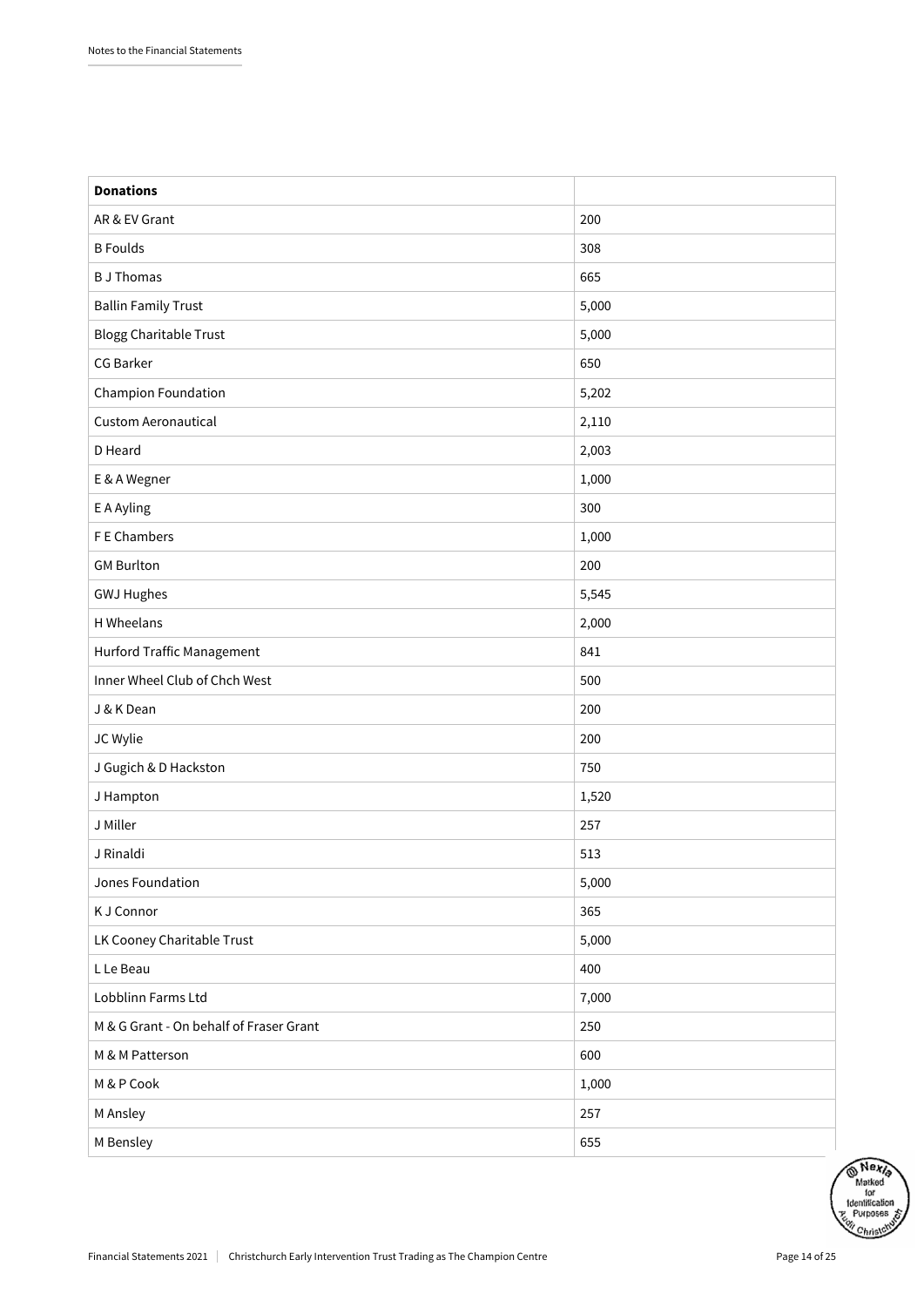| M Keys                                            | 515     |
|---------------------------------------------------|---------|
| Mary Moodie Family Trust Board                    | 30,000  |
| Methodist Women's Fellowship - Nth Canty District | 330     |
| NZ Founders Society Canterbury Branch             | 5,000   |
| P & C Curry                                       | 3,000   |
| P & S Williams                                    | 500     |
| P G Brophy                                        | 16,000  |
| P Quinn                                           | 500     |
| <b>Private Donors</b>                             | 745     |
| R Burdon                                          | 5,000   |
| R Stock                                           | 1,539   |
| Robert & Barbara Stewart Charitable Trust         | 10,000  |
| Rotary Club of Christchurch South                 | 350     |
| S and A Cumming Charitable Trust                  | 3,000   |
| S & M Manning                                     | 1,000   |
| S E Sturge                                        | 500     |
| S Johnson                                         | 308     |
| St Kentigerns Burwood Fellowship                  | 200     |
| T Oliver                                          | 206     |
| T Watson                                          | 1,026   |
|                                                   | 136,211 |

| <b>Corporate Donors</b>          |        |
|----------------------------------|--------|
| Anonymous Donation               | 2,500  |
| <b>Cequent Projects</b>          | 5,000  |
| Connect Chiropractic             | 495    |
| Datacom                          | 1,033  |
| <b>Dynamic Controls</b>          | 2,000  |
| Dynamic Controls Social Club Inc | 4,500  |
| Haydn Brush Company              | 4,944  |
| Imperial Holdings Ltd            | 10,000 |
| Independent Fisheries Ltd        | 50,000 |
| Rookwood Holdings Ltd            | 2,500  |

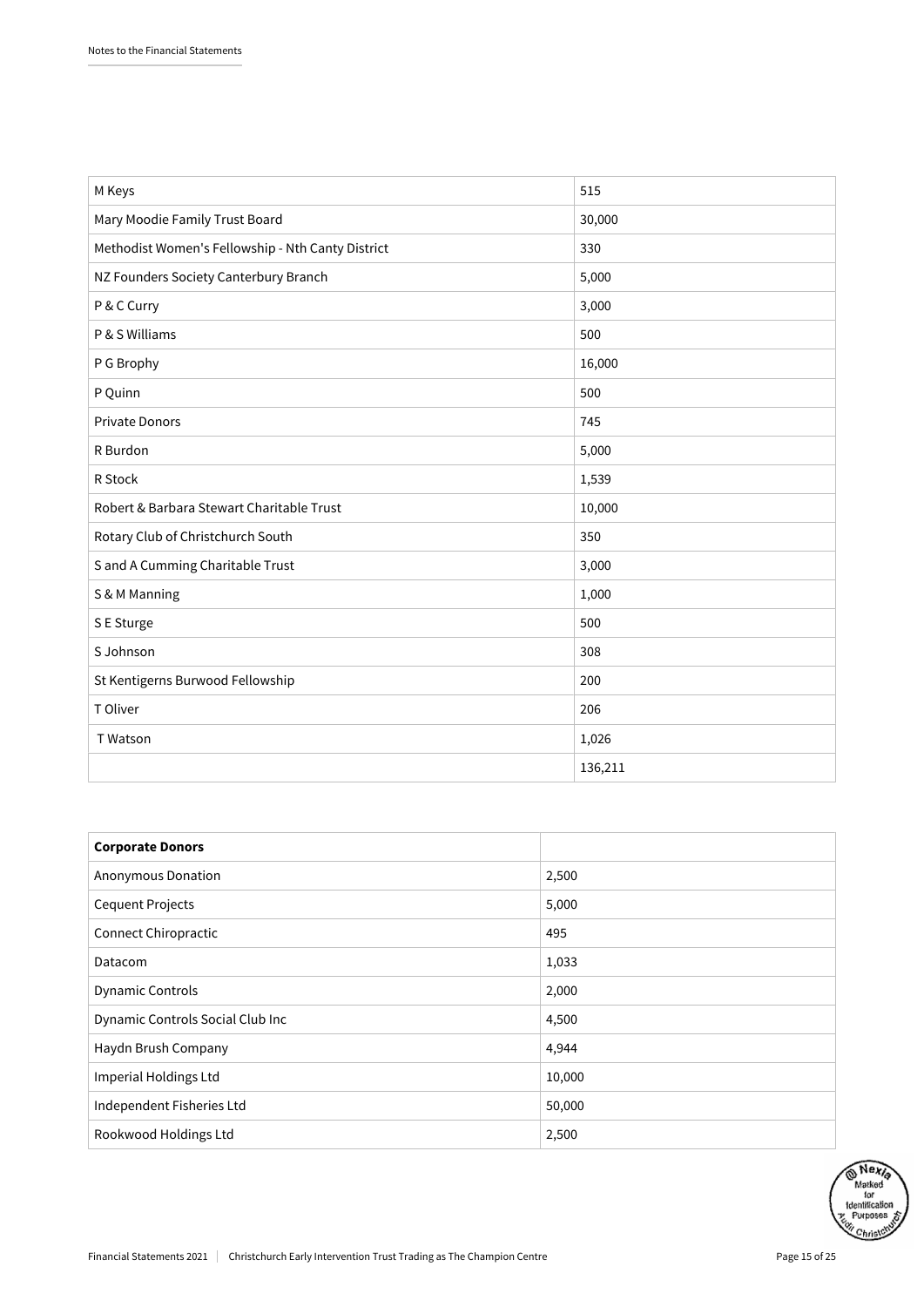| Smiths Hardware Ltd                   | 303     |
|---------------------------------------|---------|
| Suburban Eatery                       | 243     |
| Wayne Murray Builders Ltd             | 500     |
|                                       | 84,018  |
|                                       |         |
| Grants                                |         |
| Canterbury Earthquake Recovery Trust  | 34,250  |
| Champion Foundation                   | 12,500  |
| David Ellison Charitable Trust        | 4,000   |
| Dove Charitable Trust                 | 20,000  |
| <b>Dublin Street Trust</b>            | 50,000  |
| E B Millton Charitable Trust          | 30,000  |
| Elizabeth Ball Charitable Trust       | 8,000   |
| Farina Thompson Charitable Trust      | 3,000   |
| <b>IHC Foundation</b>                 | 10,000  |
| J M Butland Charitable Trust          | 5,000   |
| Lois McFarlane Charitable Trust       | 10,000  |
| <b>Mainland Foundation</b>            | 50,000  |
| Maurice Carter Charitable Trust       | 7,500   |
| MusicHelps                            | 4,000   |
| New Zealand Lottery Grants Board      | 30,000  |
| Philip Brown Fund                     | 3,000   |
| Ralph and Eve Seelye Charitable Trust | 10,000  |
| Rata Foundation                       | 50,000  |
| SJ Charitable Trust                   | 48,000  |
| Southern Trust                        | 15,000  |
| Sutherland Self Help Trust            | 8,000   |
|                                       | 412,250 |

| Events                                    |       |
|-------------------------------------------|-------|
| A Team of Champions                       | 2,542 |
| I Ashurst - School Mufti Day              | 225   |
| JR & GF White - Birch Hill Homestead Tour | 345   |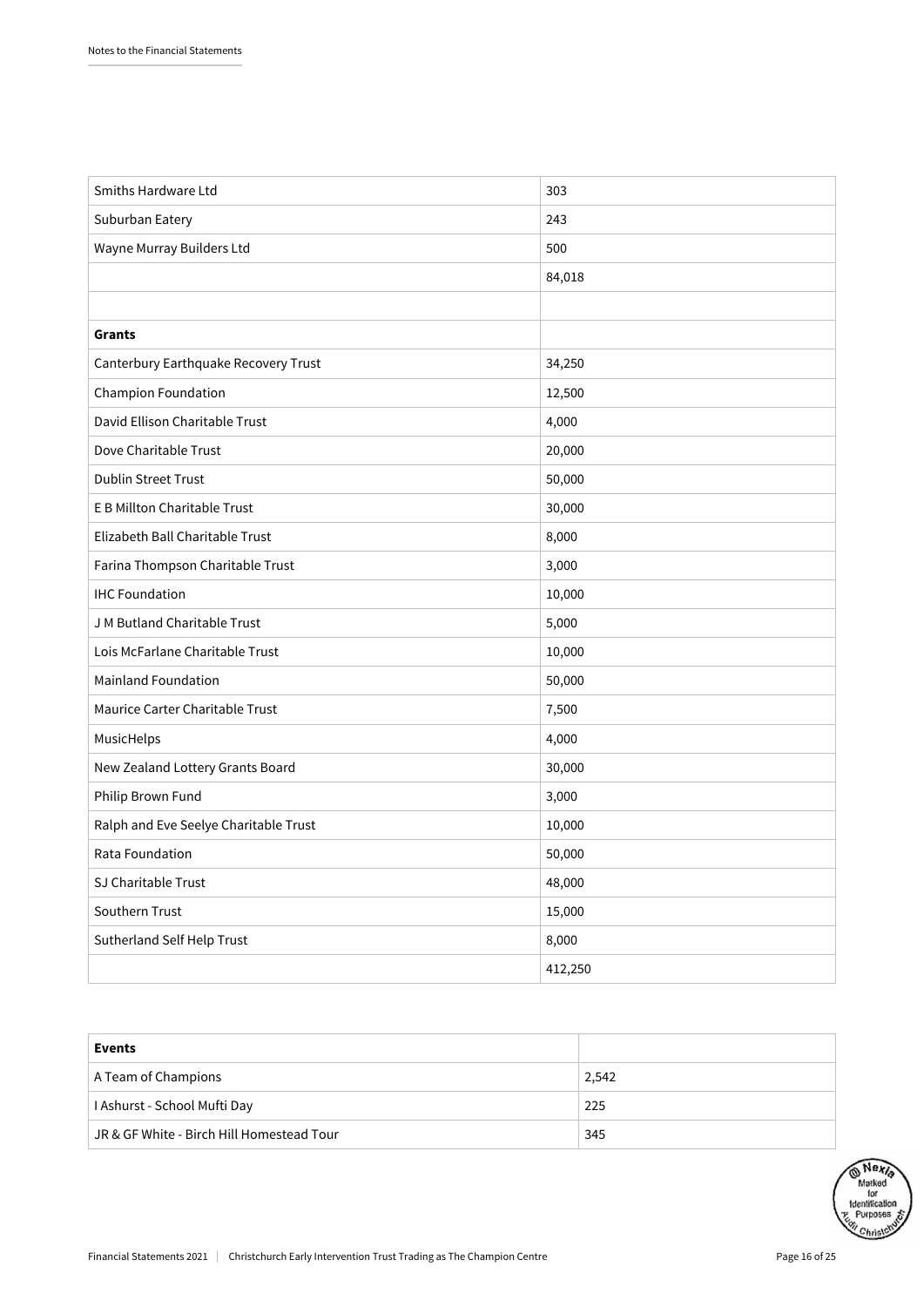| Losing the Locks                                | 2,647  |
|-------------------------------------------------|--------|
| Minibee - Christmas Photo Shoot                 | 468    |
| St Margarets College - My Champion              | 336    |
| <b>Stedfast Brass Concert (Donation Bucket)</b> | 1,017  |
| The Cathedral Grammar School                    | 470    |
| The Drawing Room - An Evening with Gwyn Hughes  | 1,976  |
| The Gums Partnership - Stevenson Ram Sale       | 3,558  |
| Voices in the Community (Donation Bucket)       | 853    |
| Waitakiri Primary School - Scrunchie Fundraiser | 225    |
|                                                 | 14,663 |
|                                                 |        |
| <b>Donate the Difference</b>                    |        |
| Lobblin Farms Ltd                               | 7,000  |
| Riccarton Rotary Youth Trust                    | 7,000  |
|                                                 | 14,000 |
|                                                 |        |
| <b>Donations in Kind</b>                        |        |
| Misco Kitchens - Office Fitout                  | 20,000 |
|                                                 | 20,000 |
|                                                 |        |
| Donations Under \$200.00                        | 5,619  |

| <b>Total Fundraising, Grants and Donations Received</b>                                | 706,051   |
|----------------------------------------------------------------------------------------|-----------|
| Plus Unspent Donations / Grants bought forward from 30 June 2020                       | 20,089    |
| Less 2022 Grants carried forward                                                       | (81, 179) |
|                                                                                        | 644,961   |
|                                                                                        |           |
| Fundraising, Grants and Donations recognised in the Statement of Financial Performance |           |
| Donations and fundraising                                                              | 218,869   |
| Grants                                                                                 | 426,092   |
|                                                                                        | 644,961   |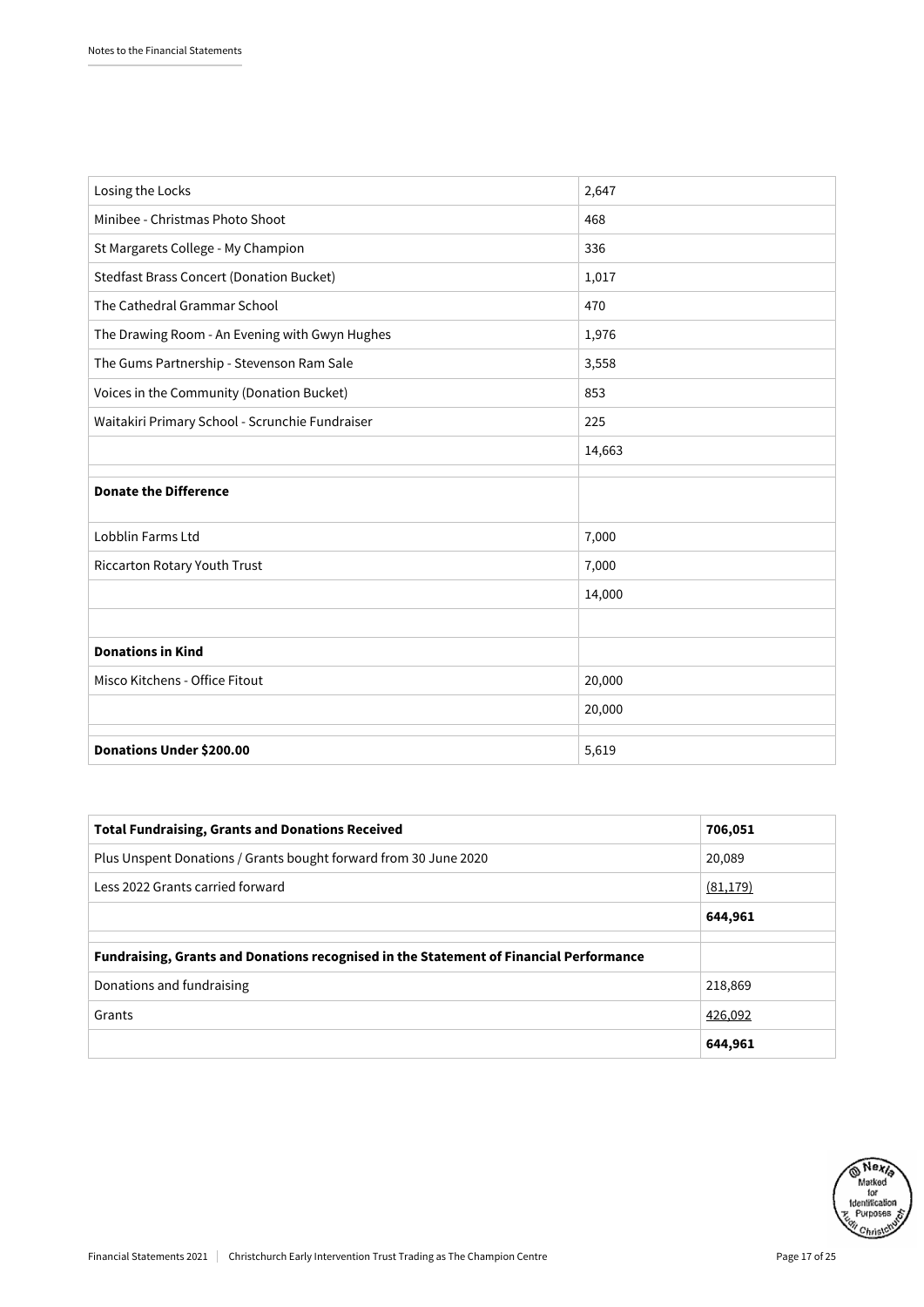|                                                    | 2021      | 2020      |
|----------------------------------------------------|-----------|-----------|
| 4. Analysis of Expenses                            |           |           |
| Expenses related to public fundraising             |           |           |
| <b>Fundraising Expenses</b>                        | 3,374     | 1,488     |
| Total Expenses related to public fundraising       | 3,374     | 1,488     |
| Volunteer and employee related costs               |           |           |
| <b>ACC Payment</b>                                 | 7,288     | 5,878     |
| <b>Staff Development and Training</b>              | 14,514    | 10,338    |
| Family Education & Support - Counselling           | 3,411     | 2,305     |
| <b>Kiwisaver Contributions</b>                     | 54,045    | 51,191    |
| <b>Staff Travel Allowances</b>                     | 44,439    | 38,597    |
| Supervision                                        | 6,425     | 6,350     |
| Salaries and Wages                                 | 2,117,083 | 2,124,444 |
| Total Volunteer and employee related costs         | 2,247,206 | 2,239,103 |
| Costs related to providing goods or services       |           |           |
| <b>Burwood Services Agreement</b>                  | 8,060     | 7,214     |
| Cleaning                                           | 19,291    | 16,433    |
| <b>Clinic Supplies</b>                             | 5,957     | 1,958     |
| Development Expenses                               | 425       | 700       |
| Family Education & Support                         | 2,338     | 8,086     |
| <b>Computer Expenses</b>                           | 24,662    | 23,353    |
| <b>General Expenses</b>                            | 16,450    | 12,021    |
| Independent Providers Grant expenditure            |           | 2,522     |
| Insurance                                          | 7,542     | 7,377     |
| Light, Power, Heating                              | 2,509     | 2,726     |
| Rent                                               | 180,000   | 180,000   |
| Repairs and Maintenance                            | 1,775     | 1,875     |
| Research Project                                   | 12,500    |           |
| Stationery                                         | 8,466     | 8,000     |
| Special Project Expense                            |           | 4,841     |
| Telephone                                          | 1,348     | 1,125     |
| Total Costs related to providing goods or services | 291,323   | 278,231   |
| Other expenses                                     |           |           |
| Accountancy & Audit                                | 11,543    | 9,066     |
| <b>Bank Charges</b>                                | 30        |           |
| Consultancy & Professional Services                | 2,490     |           |
| Depreciation                                       | 11,477    | 9,963     |
| Interest Expense                                   |           | 45        |
| Loss on Sale of Fixed Assets                       |           | 608       |
| <b>Total Other expenses</b>                        | 25,539    | 19,681    |





Financial Statements 2021 | Christchurch Early Intervention Trust Trading as The Champion Centre Page 18 of 25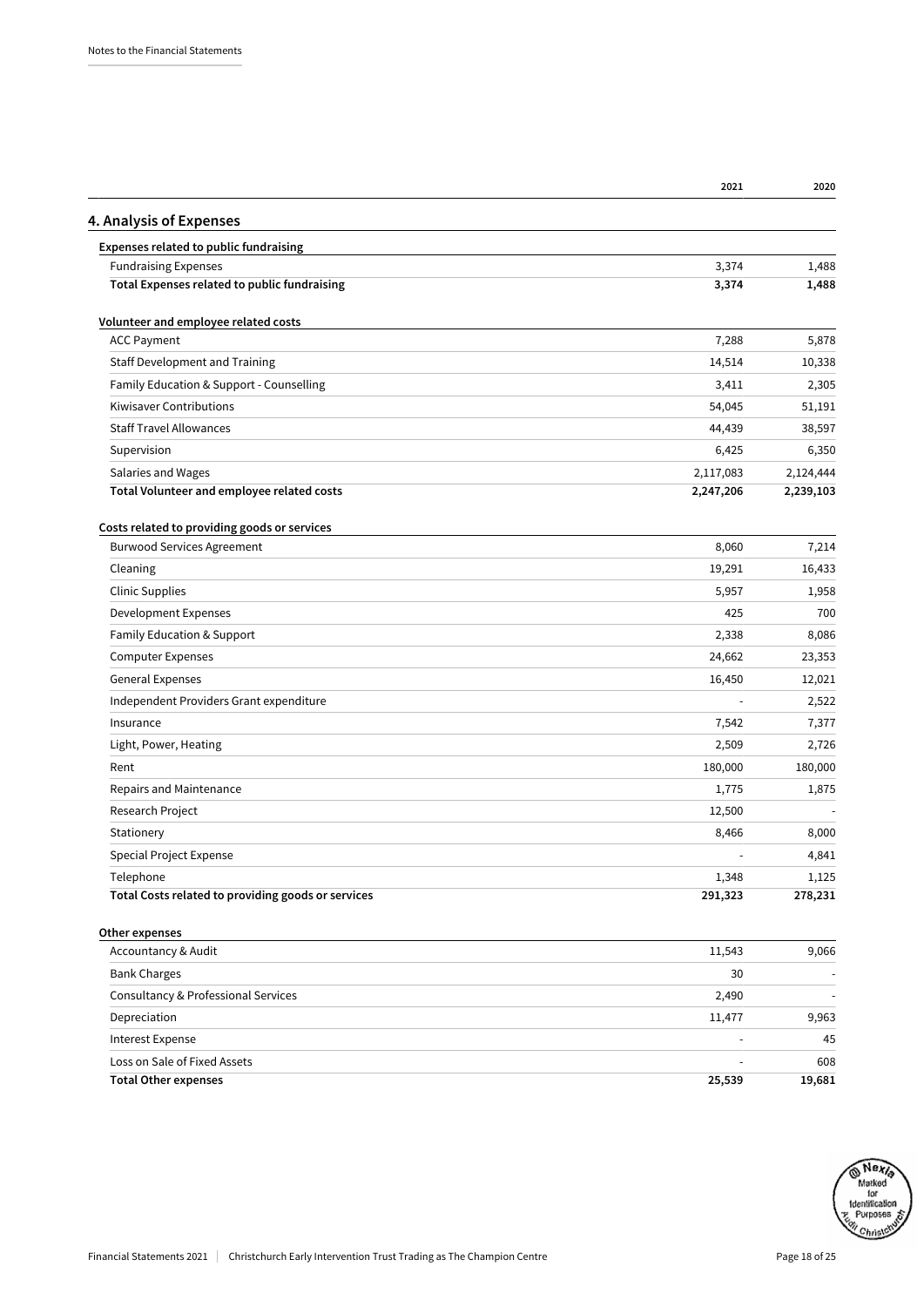**2021 2020**

#### **5. Cash and Cash Equivalents**

| Bank accounts and cash              |                          |         |
|-------------------------------------|--------------------------|---------|
| ASB - 00 Account                    | 4,014                    | 5,521   |
| ASB - 01 Account                    | 2,206                    | 4,838   |
| ASB - 50 Account                    | 458,049                  | 172,630 |
| Credit Card 1                       | $\overline{\phantom{0}}$ | (127)   |
| <b>Total Bank accounts and cash</b> | 464,269                  | 182,862 |

Cash and cash equivalents are short-term, highly liquid investments that are readily convertible to known amounts of cash, and which are subject to an insignificant risk of changes in value.

Cash and cash equivalents in the Statement of Cash Flows comprise cash balances and bank balances (including short- term deposits) with original maturities of 90 days or less.

|                                              | 2021   | 2020    |
|----------------------------------------------|--------|---------|
| 6. Receivables from exchange transactions    |        |         |
| Accounts Receivable                          | 63.552 | 104.605 |
| <b>Prepaid Expenses</b>                      | 20.422 | 5.875   |
| Total Receivables from exchange transactions | 83,974 | 110.480 |

Receivables are stated at their estimated realisable value. Bad debts are written off in the year in which they are identified.

|                                     | 2021    | 2020    |
|-------------------------------------|---------|---------|
| <b>7. Short Term Investments</b>    |         |         |
| ASB - 85 Account                    | 59,765  | 58,744  |
| ASB - 87 Account                    | 58,909  | 57,734  |
| ASB - 88 Account                    | 57,709  | 56,359  |
| ASB - 90 Account                    | 60,655  | 59,694  |
| Kiwibank Term Deposit 01            | 52,215  | 51,497  |
| <b>Total Short Term Investments</b> | 289,254 | 284,027 |

Short term investments comprise term deposits which have a term of greater than three months, and therefore do not fall into the category of cash and cash equivalents. Investments and deposits are valued at cost.

|                                             | 2021   | 2020   |
|---------------------------------------------|--------|--------|
| 8. Current Liabilities                      |        |        |
| Creditors and accrued expenses              |        |        |
| <b>Accounts Payable</b>                     |        |        |
| <b>Accounts Payable</b>                     | 26,937 | 6,772  |
| <b>Sundry Creditors</b>                     | 10,388 | 12,642 |
| Credit Card 2                               | 2,317  |        |
| <b>Total Accounts Payable</b>               | 39,642 | 19,415 |
| <b>Total Creditors and accrued expenses</b> | 39,642 | 19,415 |

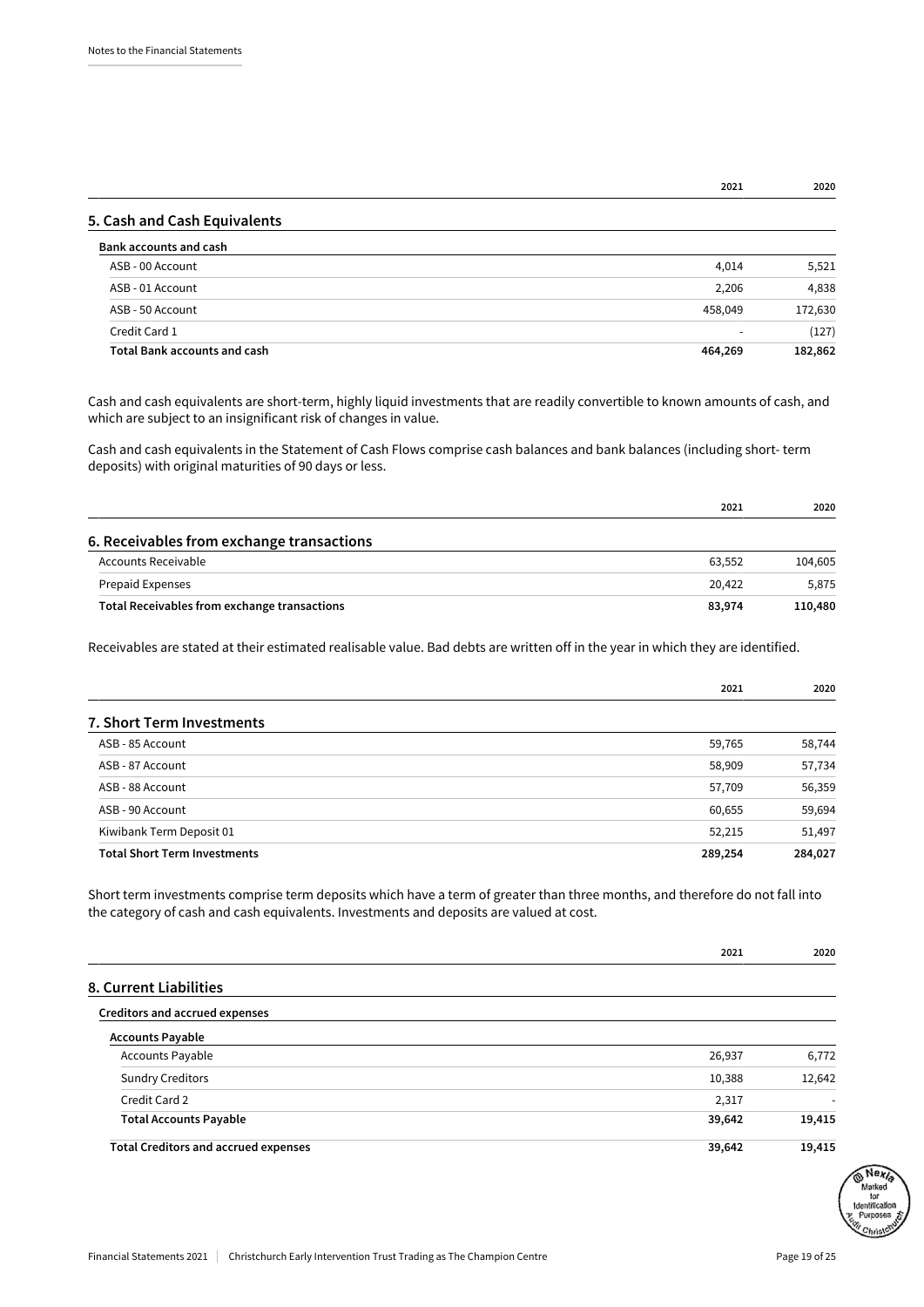#### **2021 2020**

#### Liabilities are stated at the estimated amounts payable and include obligations which can be reliably estimated.

|                                     | 2021    | 2020    |
|-------------------------------------|---------|---------|
| 9. Employee Costs Payable           |         |         |
| End of Year Wage Accrual            | 65,900  |         |
| <b>Holiday Pay Provision</b>        | 89,141  | 83,657  |
| <b>PAYE Suspense</b>                | 40,530  | 42,954  |
| Wages Payable - Payroll             | -       | 62,936  |
| <b>Total Employee Costs Payable</b> | 195,572 | 189,547 |

Liabilities for wages and salaries, annual leave and long service leave are recognised in the surplus or deficit during the period in which the employee provided the related services.Liabilities for the associated benefits are measured at the amounts expected to be paid when the liabilities are settled.

|                                                  | 2021  | 2020  |
|--------------------------------------------------|-------|-------|
| 10. Funds Held on Behalf                         |       |       |
| Independent Providers Group Funds held on Behalf | 5.176 | 5.176 |
| <b>Total Funds Held on Behalf</b>                | 5.176 | 5.176 |

 Christchurch Early Intervention Trust administers the independent Providers group funds and moves funds from liabilities to exchange Revenue to match any expenses it incurs on behalf of the group.

|        | 2020   |
|--------|--------|
|        |        |
| 16,831 | 15,260 |
| 16,831 | 15,260 |
|        | 2021   |

Christchurch Early Intervention Trust is registered for GST. All amounts are recorded exclusive of GST, except for receivables and payables, which are stated inclusive of GST.

Christchurch Early Intervention Trust is wholly exempt from New Zealand income tax having fully complied with all statutory conditions for these exemptions due to its charitable status.

|                                                                         | 2021   | 2020   |
|-------------------------------------------------------------------------|--------|--------|
| 12. Unspent Grants with Conditions and Return of Funds Clauses          |        |        |
| <b>BA Lewis Charitable Trust</b>                                        | 4,596  | 10,089 |
| <b>CERT Grant</b>                                                       | 19,250 |        |
| <b>IHC Foundation</b>                                                   | 10,000 |        |
| Lois McFarlane Charitable Trust                                         | 10,000 | 10,000 |
| NZ Lottery Grants Board                                                 | 10,336 |        |
| Ralph & Eve Seelye Charitable Trust                                     | 3,997  |        |
| SJ Charitable Trust Donation                                            | 8,000  |        |
| Southern Trust                                                          | 15,000 |        |
| <b>Total Unspent Grants with Conditions and Return of Funds Clauses</b> | 81,179 | 20,089 |

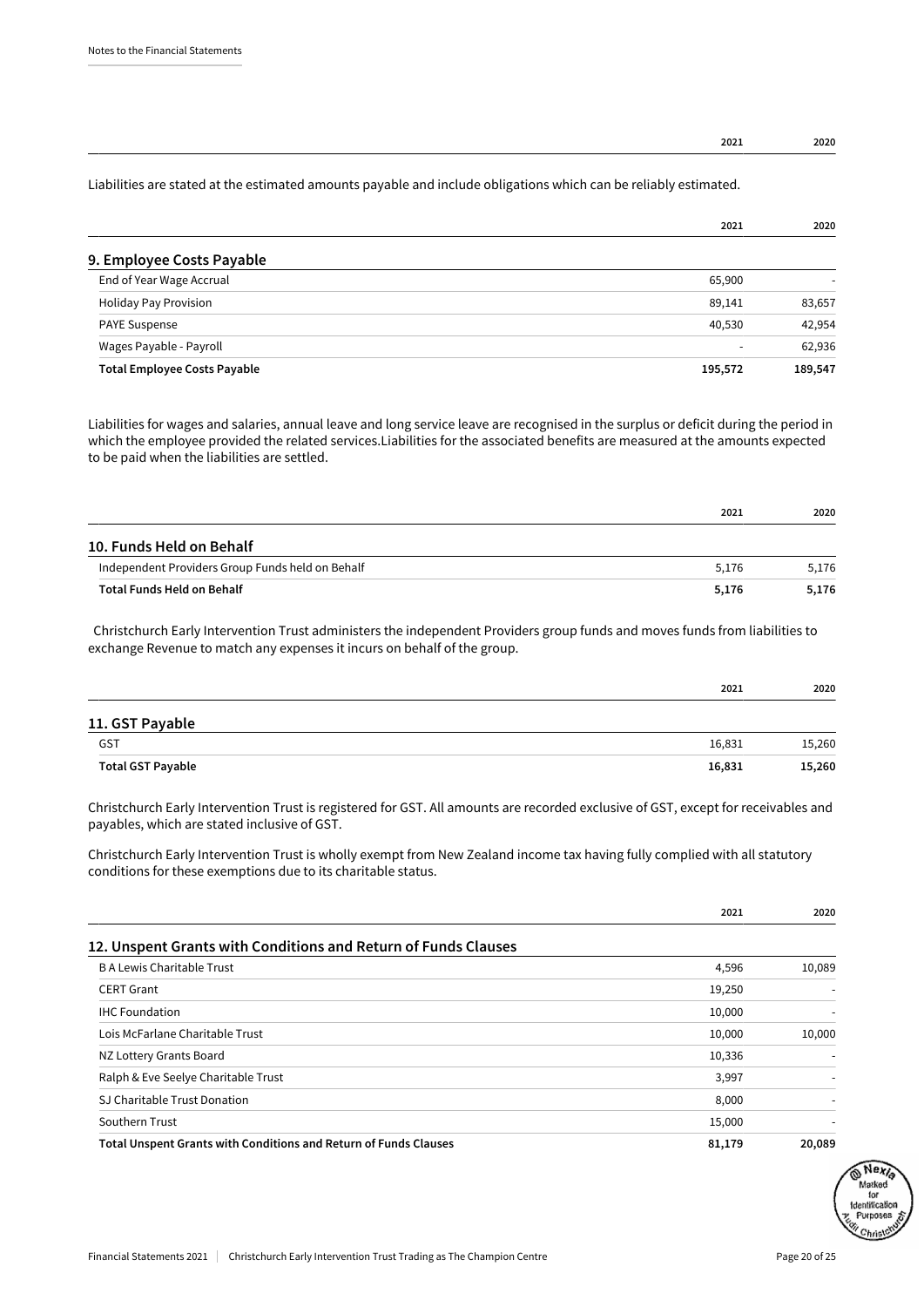#### **13. Financial Instruments - initial recognition and subsequent measurement**

A financial instrument is any contract that gives rise to a financial asset of one entity and a financial liability or equity instrument of another entity.

Financial assets and financial liabilities are recognised when the Trust becomes a party to the contractual provisions of the financial instrument.

#### Financial assets

Financial assets within the scope of NFP PBE IPSAS 29 Financial Instruments: Recognition and Measurement are classified as financial assets at fair value through surplus or deficit, loans and receivables, held-to-maturity investments, or available-for-sale financial assets. The classifications of the financial assets are determined at initial recognition.

The categorisation determines subsequent measurement and whether any resulting income and expense is recognised in surplus or deficit or in other comprehensive revenue and expenses. The Trust financial assets are classified in no other category except for loan and receivables. The Trust financial assets include: cash and cash equivalents, receivables from exchange transactions, receivables from non-exchange transactions.

#### Loan and receivables

Loan and receivables are non-derivative financial assets with fixed or determinable payments that are not quoted in an active market. After initial recognition, these are measured at amortised cost using the effective interest method, less any allowance for impairment. The Trust's cash and cash equivalent, receivables from exchange transactions, and receivables from non-exchange transactions fall into this category of financial instruments.

#### Financial liabilities

 Financial liabilities include trade and other payables (excluding GST and PAYE), employee entitlements, loans and borrowings and income received in advance (in respect of grants whose conditions are yet to be compiled with).

All financial liabilities are initially recognised at fair value (plus transaction cost for financial liabilities not at fair value through surplus or deficit) and are measured subsequently at amortised cost using the effective interest method except for financial liabilities at fair value through surplus or deficit.

Gains and losses are recognised in surplus or deficit when the liabilities are derecognised as well as through the effective interest rate amortisation process. The effective interest rate amortisation is included as finance costs in the statement of financial performance.

Trade and other payables are unsecured and are usually paid within 30 days of recognition. Due to their short-term nature they are not discounted. Amortised cost is calculated by taking into account any discount or premium on acquisition and fees or costs that are an integral part of the effective interest rate.

|                                                                   | 2021    | 2020    |
|-------------------------------------------------------------------|---------|---------|
| <b>Financial Assets classified as Loans and Receivables</b>       |         |         |
| Cash and Cash Equivalents (Assets)                                | 464,269 | 182,862 |
| Receivables                                                       | 83,974  | 110,480 |
| Investments (Short Term Bank Deposits)                            | 289,254 | 284,027 |
| <b>Total Financial Assets classified as Loans and Receivables</b> | 837,496 | 577,370 |
|                                                                   | 2021    | 2020    |
| Financial Liabilities classified at amortised cost                |         |         |
| Trade and other payables                                          | 39,642  | 19,414  |
| <b>Employee Entitlements</b>                                      | 195,572 | 189,547 |

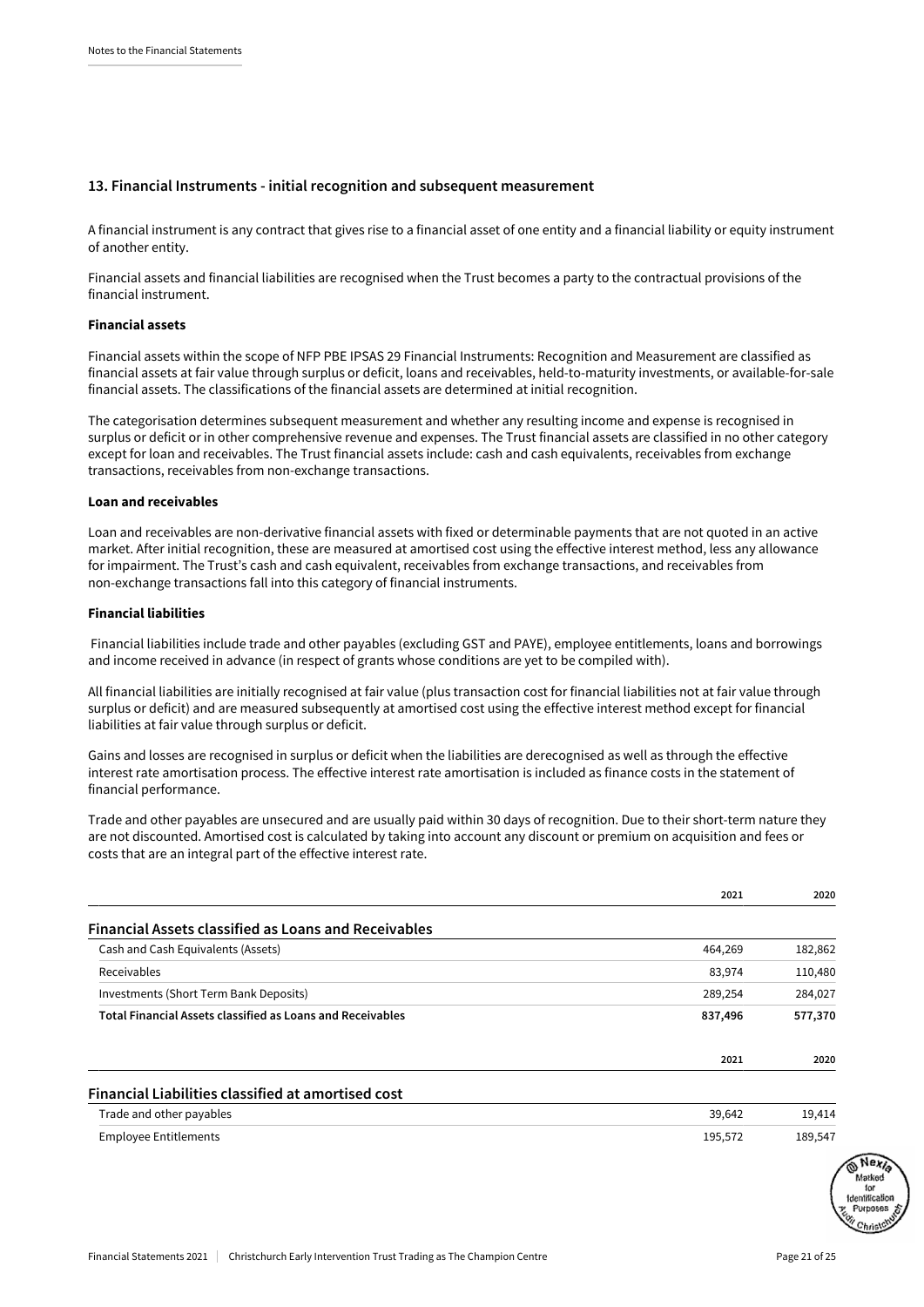|                                                          | 2021    | 2020    |
|----------------------------------------------------------|---------|---------|
|                                                          |         |         |
| Unspent Grants with Conditions and Funds Held on Behalf  | 86.355  | 25.265  |
| Total Financial Liabilities classified at amortised cost | 321,569 | 234,227 |

### **14. Property Plant and Equipment**

| 2021                                | <b>Clinic</b><br><b>Equipment</b> | Computer<br><b>Equipment and</b><br><b>Software</b> | <b>Furniture and</b><br><b>Fittings</b> | <b>Office Furniture</b><br>and Equipment | Other<br>Leasehold<br><b>Assets</b> | <b>Total</b> |
|-------------------------------------|-----------------------------------|-----------------------------------------------------|-----------------------------------------|------------------------------------------|-------------------------------------|--------------|
| Cost                                | 91,431                            | 94,281                                              | 18,411                                  | 81,623                                   | 165,588                             | 451,334      |
| Opening Book<br>Value               | 15,334                            | 13,842                                              | 625                                     | 3,314                                    | 1,571                               | 34,685       |
| Additions -<br>exchange             | 3,808                             | 5,612                                               |                                         |                                          |                                     | 9,420        |
| Additions - non<br>exchange         | $\overline{a}$                    |                                                     | ÷.                                      | 20,000                                   |                                     | 20,000       |
| Depreciation<br><b>Current Year</b> | 3,337                             | 4,663                                               | 235                                     | 2,691                                    | 550                                 | 11,477       |
| <b>Disposals</b>                    | $\overline{\phantom{a}}$          | $\overline{\phantom{a}}$                            |                                         | ÷                                        |                                     |              |
| Accumulated<br>Depreciation         | 75,626                            | 71,434                                              | 18,022                                  | 61,000                                   | 164,566                             | 390,649      |
| Closing Book<br>Value               | 15,805                            | 14,790                                              | 389                                     | 20,623                                   | 1,021                               | 52,629       |

| 2020                                | <b>Clinic</b><br><b>Equipment</b> | Computer<br><b>Equipment and</b><br><b>Software</b> | <b>Furniture and</b><br><b>Fittings</b> | <b>Office Furniture</b><br>and Equipment | Other<br>Leasehold<br><b>Assets</b> | <b>Total</b> |
|-------------------------------------|-----------------------------------|-----------------------------------------------------|-----------------------------------------|------------------------------------------|-------------------------------------|--------------|
| Cost                                | 87,623                            | 106,432                                             | 21,265                                  | 61,623                                   | 166,493                             | 443,436      |
| Opening Book<br>Value               | 19,357                            | 6,175                                               | 2,038                                   | 3,394                                    | 2,120                               | 33,084       |
| Additions -<br>exchange             |                                   | 1,465                                               | ٠                                       | 799                                      |                                     | 2,264        |
| Additions - non<br>exchange         |                                   | 9,908                                               |                                         |                                          |                                     | 9,908        |
| Depreciation<br><b>Current Year</b> | 4,023                             | 3,706                                               | 805                                     | 879                                      | 550                                 | 9,963        |
| Disposals                           |                                   |                                                     | 608                                     |                                          |                                     | 608          |
| Accumulated<br>Depreciation         | 72,289                            | 74,828                                              | 17,787                                  | 58,309                                   | 164,017                             | 387,230      |
| Closing Book<br>Value               | 15,334                            | 13,842                                              | 625                                     | 3,314                                    | 1,570                               | 34,685       |

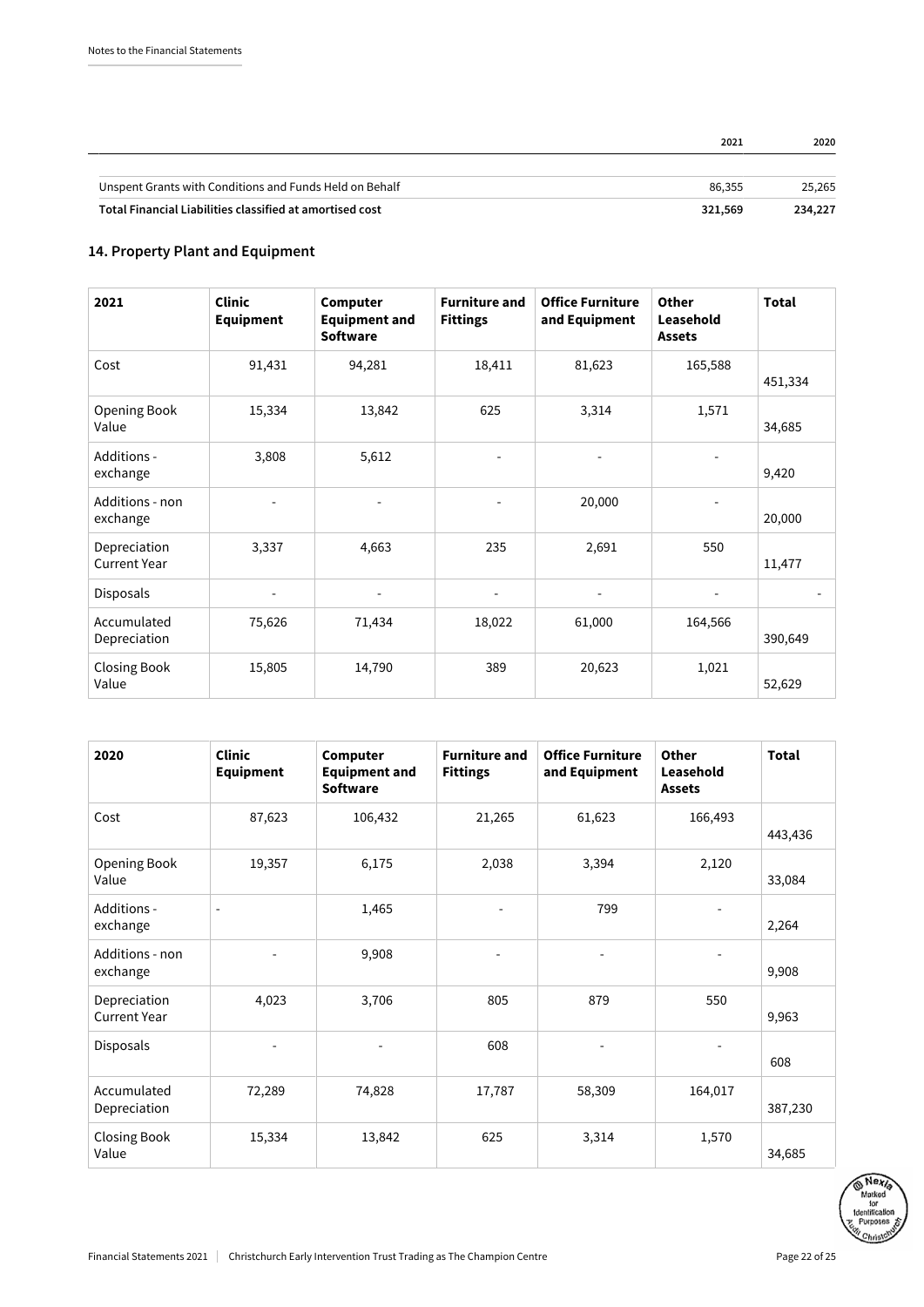All property, plant and equipment is recorded at cost less accumulated depreciation and impairment losses. Cost includes expenditure that is directly attributable to the acquisition of the asset. Where an asset is acquired through a non-exchange transaction, its cost is measured at its fair value at the date of acquisition.

Depreciation is recognised on a straight line basis over the estimated useful life of each item. The Trust has the following classes of Assets

| Account                         | Method               | Rate         |
|---------------------------------|----------------------|--------------|
| <b>Furniture and Fittings</b>   | <b>Straight Line</b> | 10% - 20%    |
| Office Furniture and Equipment  | Straight Line        | 10%          |
| Clinic Equipment                | <b>Straight Line</b> | $0\% - 33\%$ |
| Other Leashold Assets           | <b>Straight Line</b> | 10%          |
| Computer Equipment and Software | Straight Line        | 20%          |

|                                     | 2021    | 2020      |
|-------------------------------------|---------|-----------|
| 15. Accumulated Funds               |         |           |
| <b>Accumulated Funds</b>            |         |           |
| Opening Balance                     | 362,569 | 422,143   |
| Accumulated surpluses or (deficits) | 172,807 | (59, 574) |
| <b>Total Accumulated Funds</b>      | 535,376 | 362,569   |
| <b>Total Accumulated Funds</b>      | 535,376 | 362,569   |

#### **16. Commitments**

The Trust leases its building from Canterbury District Health Board. The lease is for 4 years to 31 July 2022.

The Trust pays market rent of \$180,000 (excluding GST) per year. This is fully covered by a CDHB contract for Psychology services which commenced on 1 August 2018 for a period of 4 years.

#### 2021 Rent amounts due

Not later than one year: \$180,000

Between one and five years: \$15,000

#### 2020 Rent amounts due

Not later than one year: \$180,000

Between one and five years: \$195,000

The Trust has a credit card facility of \$5,000.

There are no other commitments at balance date.

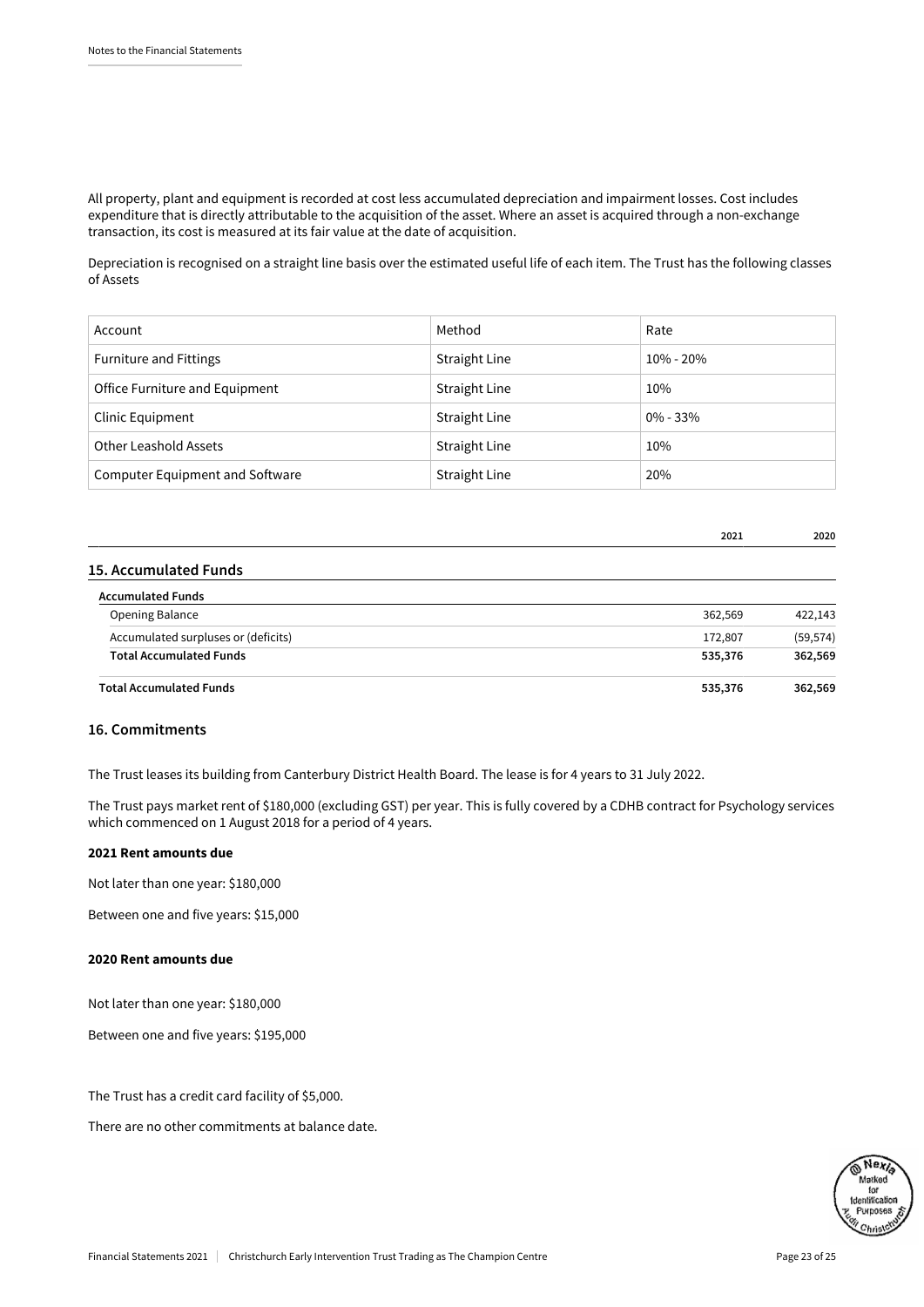#### **17. Contingent Liabilities and Guarantees**

There are no contingent liabilities or guarantees as at 30 June 2021 (Last year - nil).

Christchurch Early Intervention Trust has not granted any securities in respect of liabilities payable by any other party whatsoever. There was no overdraft at balance date nor was any facility arranged.

#### **18. Related Parties**

With the exception of the Senior Management Team remuneration as disclosed in note 19 there were no other related party transactions for the 2021 financial year. (Last year: Key Management Personnel only)

#### **19. Key Management Personnel Remuneration**

Trustee positions are voluntary and no honoraria is paid.

The Senior Management team is comprised of 4 positions, the total combined remuneration for the 2021 year was \$227,185. 2020 year (4 positions, \$214,958).

#### **20. Assets Held on Behalf of Others**

Christchurch Early Intervention Trust does not hold assets on behalf of others (2020: Nil)

#### **21. Ability to Continue Operating**

The Trustis reliant on a combination of government funding and donations to fund its service.

The majority of government contracts held are due for renewal in July 2022. There is no indication that funding support after this date will be withdrawn, and discussions regarding rolling over / renegotiating contracts have begun at the date of signing the performance report.

 The Trust works with a large number of families with vulnerable children, it also operates as a responsible employer. It is the policy of the Trust Board that every attempt will be made to hold sufficient reserves (a minimum of 3 months operating costs) to cover these expenses in the unlikely event of the centre having to close.

 At the date of signing the financial statements, as the renewal of government contracts is never certain, there remains a material uncertainty, until the contracts are formally renewed that casts doubt on the ability of the Trust to continue as a going concern for a period of at least 12 months from the date that these financial statements are approved.

#### **22. Subsequent Events: Covid Impact**

New Zealand had another level 4 nationwide lockdown during August 2021 and Christchurch spent two weeks at alert level 4 and a further week at alert level 3. The Centre was closed during this period with staff working from home. Parents and children were able to access some online activities.

There has been no financial impact on the centre to date with no change to government contract funding and grant funders continuing with their funding calendars, the centre did not apply to the MSD Wage Subsidy scheme. Expenditure has remained at expected levels.

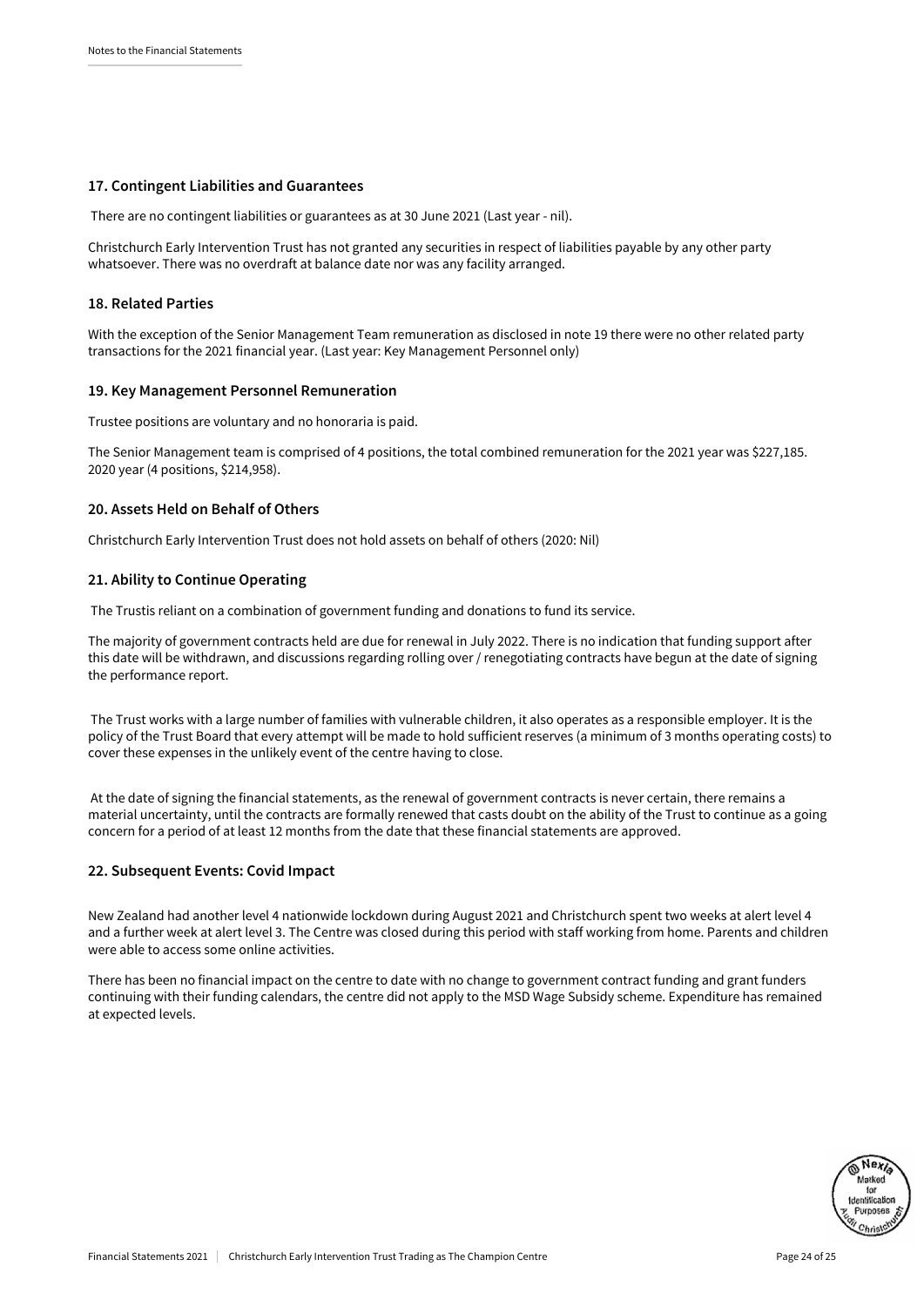

**Nexia Audit Christchurch**

Nexia House Level 4, 123 Victoria Street Christchurch 8013

**POSTAL** PO Box 4160 Christchurch 8140

T: +64 3 379 0829

**nexia.co.nz**

#### **INDEPENDENT AUDITOR'S REPORT**

To the Trustees of Christchurch Early Intervention Trust

#### **Report on the Financial Statements**

#### **Opinion**

We have audited the accompanying financial statements of Christchurch Early Intervention Trust (the "Trust") on pages 3 to 24 which comprise the statement of financial position as at 30 June 2021, and the entity information, statement of service performance, statement of comprehensive revenue and expenses, statement of changes in equity and statement of cash flows for the year then ended, and notes to the financial statements, including a summary of significant accounting policies.

In our opinion, the accompanying financial statements present fairly, in all material respects, the financial position of the Trust as at 30 June 2021 and its financial performance and cash flows for the year then ended in accordance with Public Benefit Entity Standards Reduced Disclosure Regime issued in New Zealand by the New Zealand Accounting Standards Board.

#### **Material Uncertainty Related to Going Concern**

We draw attention to Note 21 in the financial statements, which indicates that the Trust continues to be reliant on both a combination of government funding and donations to fund its services. These events or conditions indicate that a material uncertainty exists that may cast significant doubt on the Trust's ability to continue as a going concern. Our opinion is not modified in respect of this matter.

#### **Basis for Opinion**

We conducted our audit in accordance with International Standards on Auditing (New Zealand) (ISAs (NZ)). Our responsibilities under those standards are further described in the Auditor's Responsibilities for the Audit of the Financial Statements section of our report. We are independent of the Trust in accordance with Professional and Ethical Standard 1 International Code of Ethics for Assurance Practitioners (including International Independence Standards) (New Zealand) issued by the New Zealand Auditing and Assurance Standards Board, and we have fulfilled our other ethical responsibilities in accordance with these requirements. We believe that the audit evidence we have obtained is sufficient and appropriate to provide a basis for our opinion.

Other than in our capacity as auditor, we have no relationship with, or interests in, the Trust.

#### **Trustees' Responsibilities for the Financial Statements**

The Trustees are responsible on behalf of the Trust for the preparation and fair presentation of the financial statements in accordance with Public Benefit Entity Standards Reduced Disclosure Regime, and for such internal control as the Trustees determine is necessary to enable the preparation of financial statements that are free from material misstatement, whether due to fraud or error.

In preparing the financial statements, the Trustees are responsible on behalf of the Trust for assessing the Trust's ability to continue as a going concern, disclosing, as applicable, matters related to going concern and using the going concern basis of accounting unless the Trustees either intend to liquidate the Trust or to cease operations, or have no realistic alternative but to do so.

Nexia Audit Christchurch Partnership is affiliated with, but independent from Nexia (NZ) Limited. Nexia (NZ) Limited is a member of Nexia International, a leading, global network of independent accounting and consulting firms. For more information please see <u>www.nexia.co.nz/legal</u><br>Neither Nexia International nor Nexia (NZ) Limited provide services to clients.